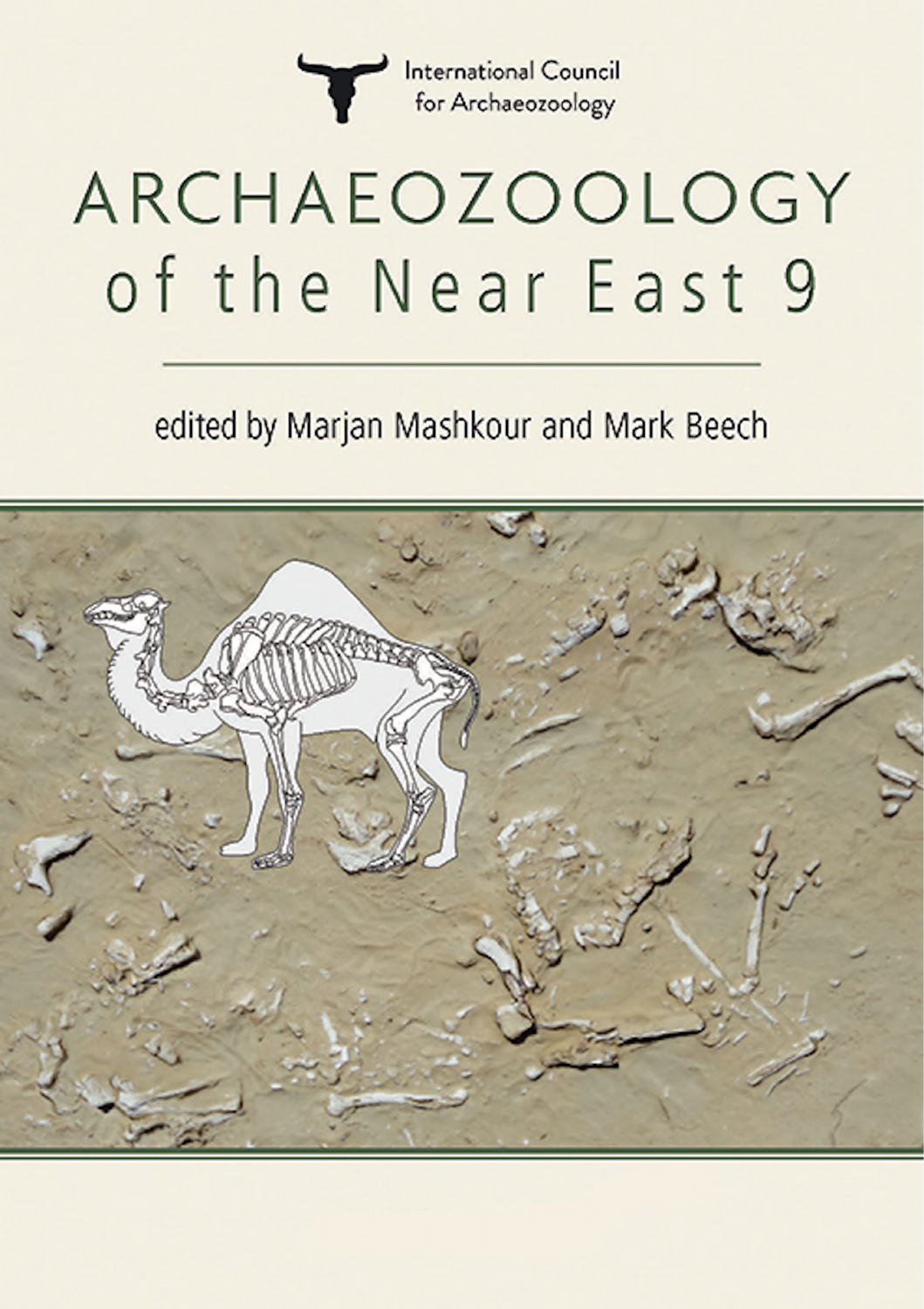ARCHAEOZOOLOGY OF THE NEAR EAST 9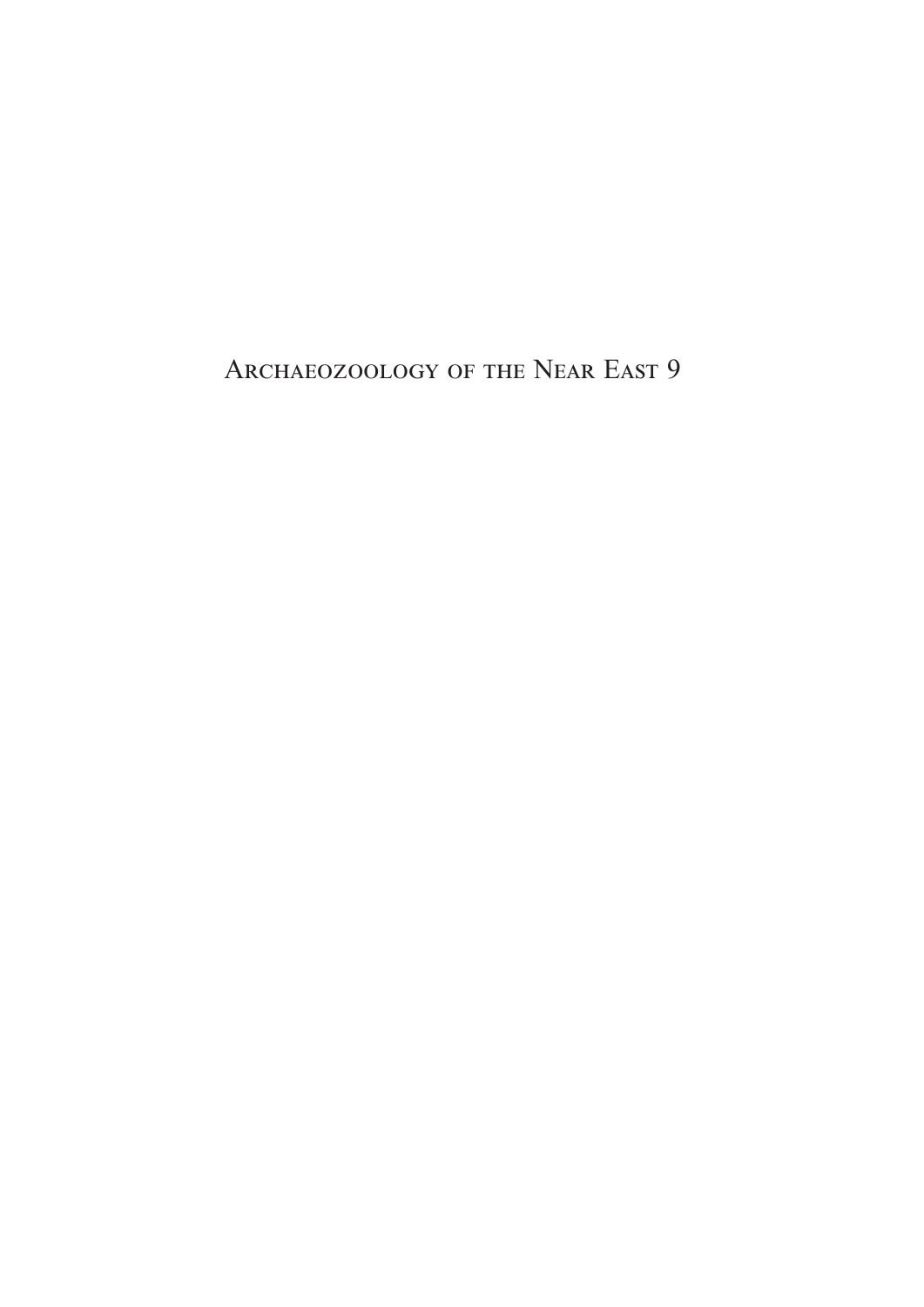

*ASWA 9 delegates at Al Ain Zoo. November 2008*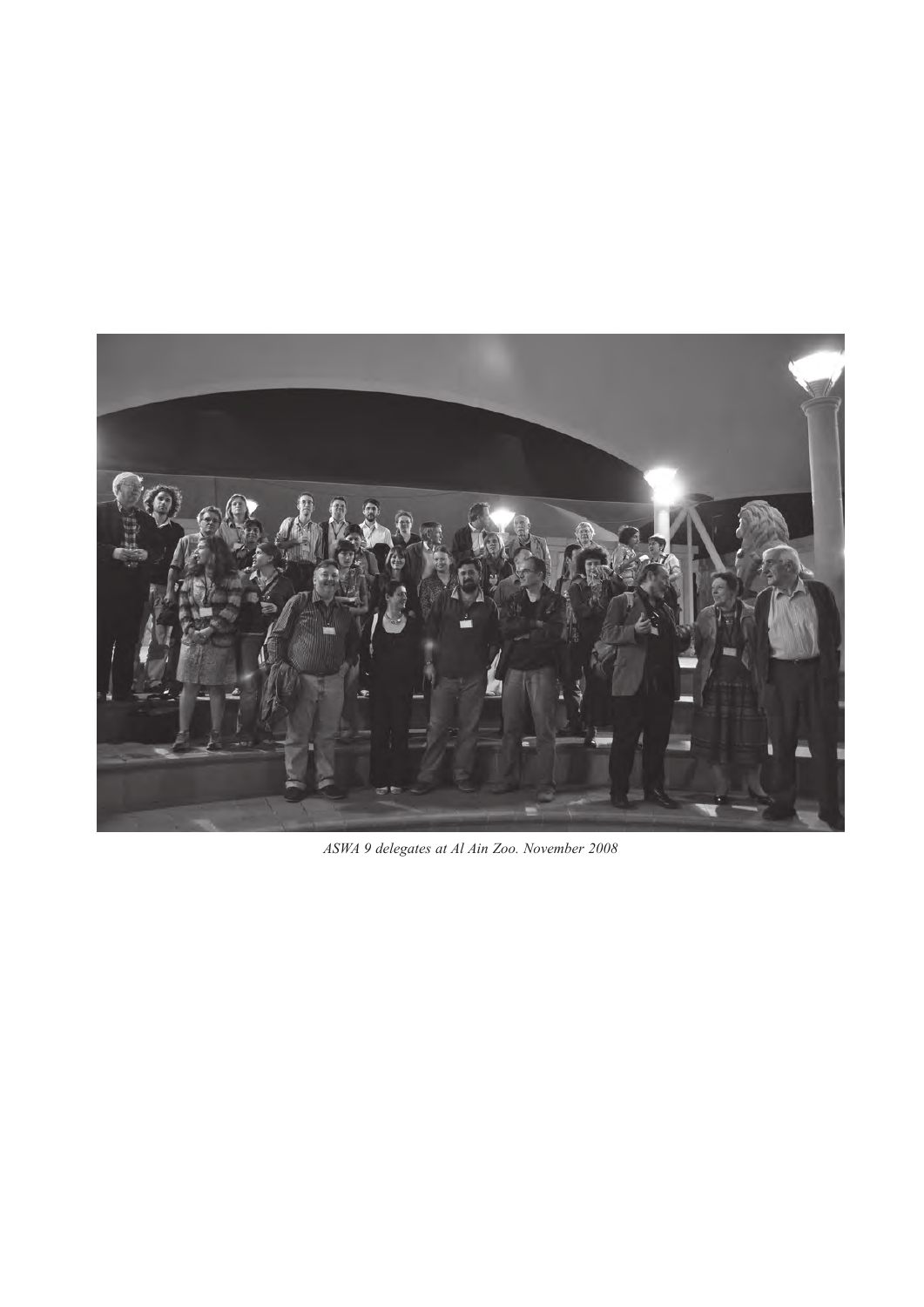International Council of Archaeozoology (ICAZ) Proceedings of the 9th conference of the ASWA (AA) Working Group Archaeozoology of SouthWest Asia and Adjacent Areas – Al Ain, Abu Dhabi Emirate, United Arab Emirates

# Archaeozoology of the Near East 9

In honour of Hans-Peter Uerpmann and François Poplin

*edited by*  Marjan Mashkour and Mark Beech

Volume 1

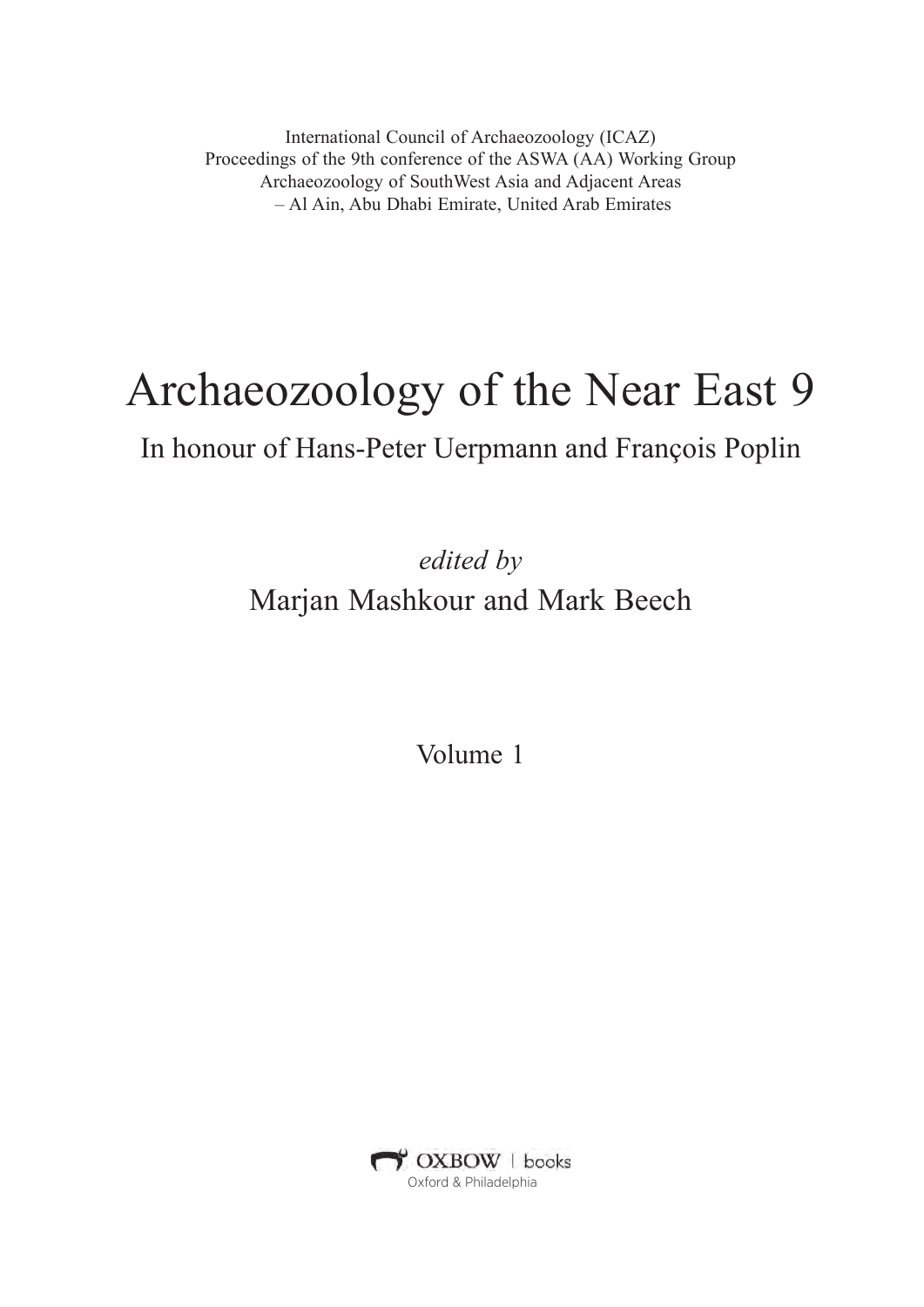Published in the United Kingdom in 2017 by OXBOW BOOKS The Old Music Hall, 106–108 Cowley Road, Oxford, OX4 1JE

and in the United States by OXBOW BOOKS 1950 Lawrence Road, Havertown, PA 19083

© Oxbow Books and the individual authors 2017

Hardcover Edition: ISBN 978-1-78297-844-2 Digital Edition: ISBN 978-1-78297-845-9 (epub)

A CIP record for this book is available from the British Library

Library of Congress Cataloging-in-Publication Data

Names: International Symposium on the Archaeozoology of Southwestern Asia and Adjacent Areas (9th : 2008 : Al Ain, United Arab Emirates) | Mashkour, M. (Marjan), editor. | Beech, Mark J., editor.

Title: Archaeozoology of the Near East 9 : proceedings of the 9th Conference of the ASWA (AA) Working Group : archaeozoology of Southwest Asia and adjacent areas / edited by Marjan Mashkour and Mark Beech.

Description: Oxford ; Philadelphia : Oxbow Books, 2016. | Includes bibliographical references. | Description based on print version record and CIP data provided by publisher; resource not viewed.

Identifers: LCCN 2016040915 (print) | LCCN 2016032516 (ebook) | ISBN 9781782978459 (epub) | ISBN 9781782978473 (pdf) | ISBN 9781782978466 ( mobi) | ISBN 9781782978442 (hardback) | ISBN 9781782948459 (digital edition)

Subjects: LCSH: Animal remains (Archaeology)--Middle East--Congresses. | Hunting and gathering societies--Middle East--Congresses. | Prehistoric peoples--Middle East--Congresses. | Middle East--Antiquities--Congresses.

Classifcation: LCC CC79.5.A5 (print) | LCC CC79.5.A5 I58 2008 (ebook) | DDC 930.1--dc23

LC record available at https://lccn.loc.gov/2016040915

All rights reserved. No part of this book may be reproduced or transmitted in any form or by any means, electronic or mechanical including photocopying, recording or by any information storage and retrieval system, without permission from the publisher in writing.

Printed in the United Kingdom by Short Run Press, Exeter

For a complete list of Oxbow titles, please contact:

UNITED KINGDOM Oxbow Books Telephone (01865) 241249, Fax (01865) 794449 Email: oxbow@oxbowbooks.com www.oxbowbooks.com

UNITED STATES OF AMERICA Oxbow Books Telephone (800) 791-9354, Fax (610) 853-9146 Email: queries@casemateacademic.com www.casemateacademic.com/oxbow

Oxbow Books is part of the Casemate Group

*Front cover: Baynunah Camel site – Abu Dhabi Tourism & Culture Authority (TCA Abu Dhabi) – United Arab Emirates*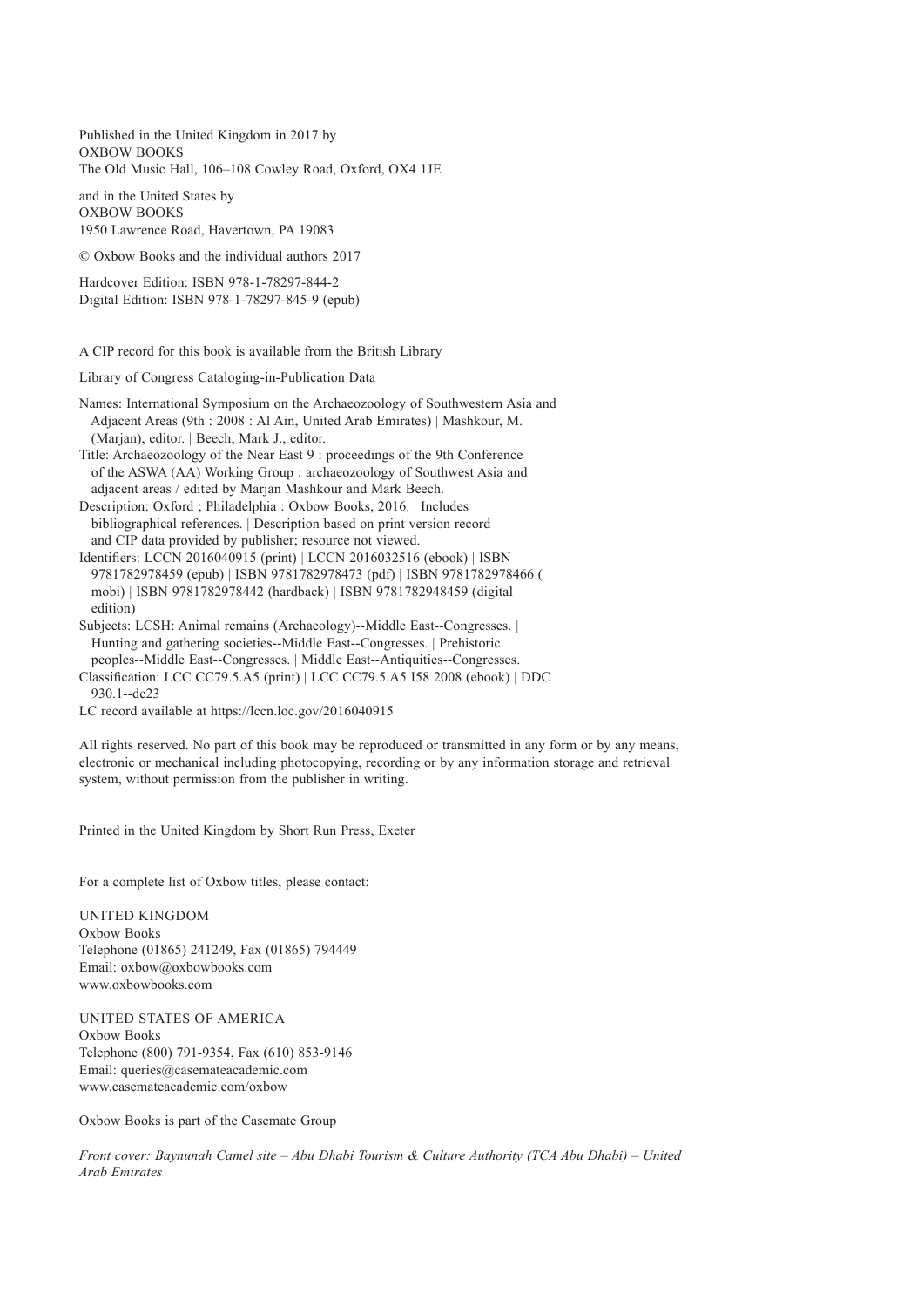# **Contents**

#### VOLUME 1

| <i>Contributors</i>                                                                           | viii           |
|-----------------------------------------------------------------------------------------------|----------------|
| Foreword: Introduction to ASWA by Marjan Mashkour and Mark Beech                              | xii            |
| Foreword by M. Mohamad Al-Neyadi, Director Al Ain, Abu Dhabi Tourism and Culture Authority    |                |
| (TCA, previously ADACH)                                                                       | <b>XV</b>      |
| Foreword by Pr Didier Gazagnadou, Cultural Councillor French Embassy, Abu Dhabi               | xvii           |
| Foreword in honour of the two pioneering researchers in Archaeozoology                        | $\overline{X}$ |
| The contribution of Hans-Peter Uerpmann to the Archaeozoology of the Near East Nicolas Conard | $\overline{x}$ |
| The contribution of François Poplin to Archaeozoological studies Christine Lefèvre            | xxi            |

#### PART 1: PALAEOLITHIC AND NEOLITHIC SUBSISTENCE IN NORTHERN MESOPOTAMIA, ANATOLIA AND THE IRANIAN PLATEAU

| 1. | Small game and the shifting subsistence patterns from the Upper Paleolithic to the Natufian<br>at Baaz Rockshelter, Syria<br>(Hannes Napierala, Andrew W. Kandel and Nicholas J. Conard)                                              | $\mathfrak{2}$ |
|----|---------------------------------------------------------------------------------------------------------------------------------------------------------------------------------------------------------------------------------------|----------------|
| 2. | Instability and co-development of the exploitation of early domestic sheep and goats: the example<br>of Shillourokambos (Cyprus, Pre-Pottery Neolithic, 10,400–9000 cal BP)<br>(Jean-Denis Vigne, Isabelle Carrère and Jean Guilaine) | 10             |
| 3. | The fauna of Tell Aswad (Damascus, Syria), early Neolithic levels. Comparison with northern<br>and southern Levant sites<br>(Daniel Helmer and Lionel Gourichon)                                                                      | 23             |
| 4. | Faunal remains from the Middle Neolithic site of Qaleh Rostam<br>(Julie Daujat and Marjan Mashkour)                                                                                                                                   | 41             |
| 5. | Digesting the data: dogs as taphonomic agents at Neolithic Catalhoyük, Turkey<br>(Nerissa Russell and Katheryn C. Twiss)                                                                                                              | 59             |
|    | PART 2: CAUCASIAN ZOOARCHAEOLOGY                                                                                                                                                                                                      |                |
| 6. | Carnivora mammals of the Holocene in Armenia<br>(Nina Manaseryan)                                                                                                                                                                     | 76             |
| 7. | The Upper Palaeolithic fauna from Kalavan 1 (Armenia): preliminary results<br>(Adrian Bălășescu, Cyril Montoya, Boris Gasparyan, Jérémie Liagre and Christine Chataigner)                                                             | 88             |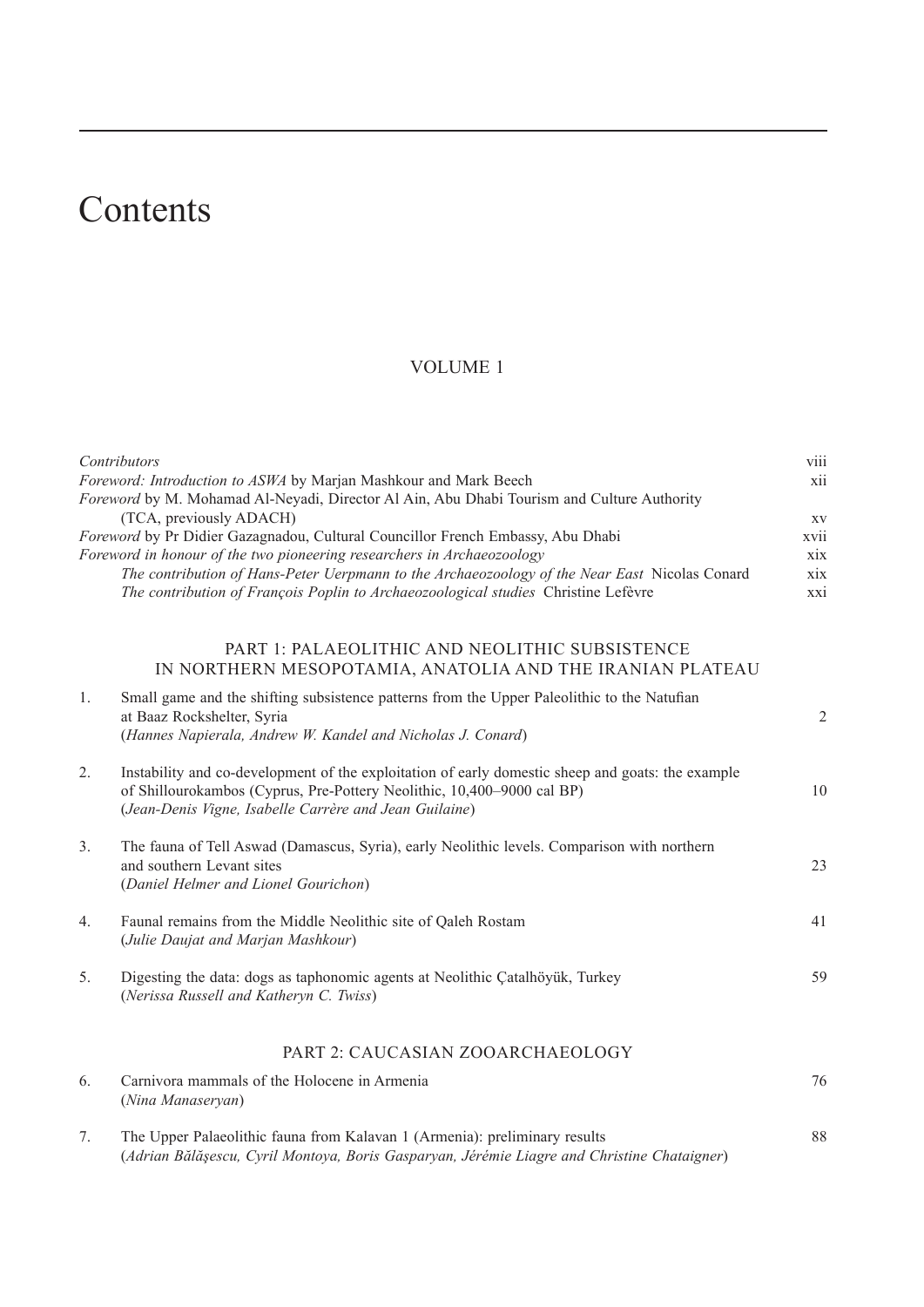| $\overline{vi}$ | Contents                                                                                                                                                                                                                                                         |     |
|-----------------|------------------------------------------------------------------------------------------------------------------------------------------------------------------------------------------------------------------------------------------------------------------|-----|
| 8.              | Neolithic subsistence economy in the plain of Ararat: preliminary comparative analysis<br>of the faunal remains from Aratashen and Khaturnarkh-Aknashen (Armenia)<br>(Emmanuelle Vila, Adrian Bălășescu, Valentin Radu, Ruben Badalyan and Christine Chataigner) | 98  |
| 9.              | Animal bones from Aramus, Armenia, excavation 2004<br>(Hans Christian Küchelmann, Nina Manaseryan and Lilit Mirzoyan)                                                                                                                                            | 112 |
| 10.             | Analysis of Urartian bone remains from Erebuni, Armenia (2003-2007 excavations): possible use<br>of bones for the manufacture of paint<br>(Lilit Mirzoyan and Nina Manaseryan)                                                                                   | 131 |
|                 | PART 3. EXAMPLES OF ANIMAL EXPLOITATION ON URBAN SITES DURING THE BRONZE AGE                                                                                                                                                                                     |     |
| 11.             | Animal exploitation from the Bronze Age to the Early Islamic period in Haftavan Tepe<br>(Western Azerbaijan-Iran)<br>(Fatemeh Azadeh Mohaseb and Marjan Mashkour)                                                                                                | 146 |
| 12.             | Animal exploitation in the Upper Tigris river valley during the Middle Bronze Age:<br>a first assessment from Hirbemerdon Tepe<br>(Rémi Berthon)                                                                                                                 | 171 |
| 13.             | Animal exploitation at Tell Bderi (Syria) during the Early Bronze period<br>(Lubna Omar)                                                                                                                                                                         | 183 |
| 14.             | Exploitation of fauna at Ras Shamra: case study of the 'Maison aux Albâtres', Late Bronze Age,<br>northern Levant<br>(Jwana Chahoud and Emmanuelle Vila)                                                                                                         | 197 |
| 15.             | How large a sheep, how big a sample?<br>(Laszlo Bartosiewicz)                                                                                                                                                                                                    | 217 |
| 16.             | New thoughts on the role of the Middle Khabur (Syria) in the urbanisation of northern Mesopotamia<br>during the Early Bronze Age<br>(Scott J. Rufolo)                                                                                                            | 227 |

#### VOLUME 2

#### PART 4. PASTORALISM, NOMADISM AND MOBILITY

| 17. | Fish and mammal bones in the Abu Dhabi desert: evidence for Bedouin diet during the pre-oil era<br>(Mark J. Beech, Hanae Sasaki, Tatsuo Sasaki, Walid Yasin Al-Tikriti<br>and Mohammed Amer Al-Neyadi)          | 250 |
|-----|-----------------------------------------------------------------------------------------------------------------------------------------------------------------------------------------------------------------|-----|
| 18. | Nomads, horses and mobility: an assessment of geographic origins of Iron Age horses found<br>at Tsengel Khairkhan and Baga Turgen Gol (Mongolian Altai) based on oxygen isotope<br>compositions of tooth enamel | 262 |
|     | (Robin Bendrey, Sébastien Lepetz, Antoine Zazzo, Marie Balasse, Tsagaan Turbat,<br>Pierre Henri Giscard, Dominic Vella, Ganna I. Zaitseva, Konstantin V. Chugunov,                                              |     |
|     | Joël Ughetto, Karyne Debue and Jean-Denis Vigne)                                                                                                                                                                |     |

vi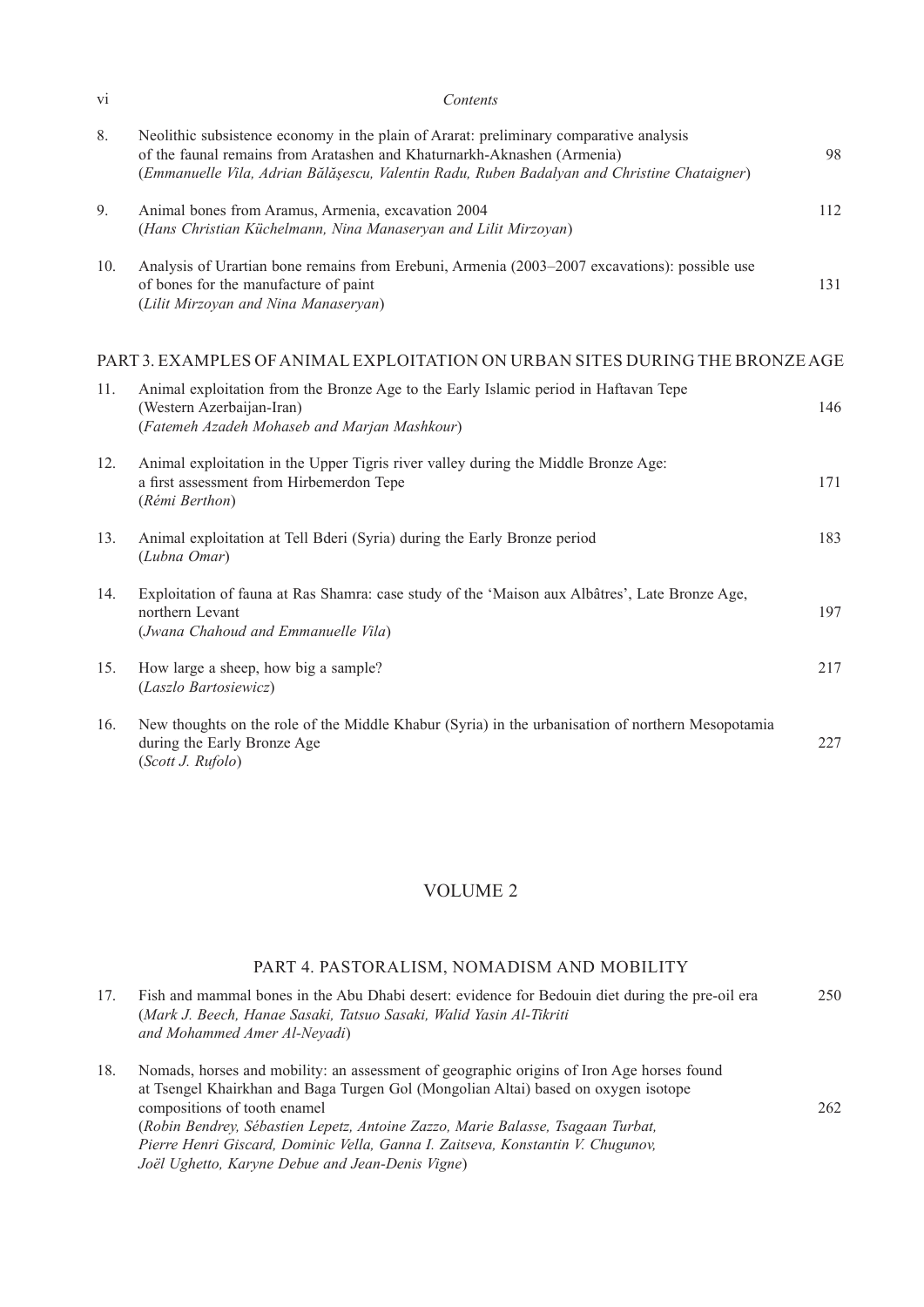|     | Contents                                                                                                                                                                                        | vii |
|-----|-------------------------------------------------------------------------------------------------------------------------------------------------------------------------------------------------|-----|
| 19. | Zooarchaeological evidence for pastoralism in the Early Transcaucasian Culture<br>(Jennifer J. Piro and Pam J. Crabtree)                                                                        | 273 |
|     | PART 5. EXPLOITATION OF ANIMALS IN THE ARABIAN PENINSULA                                                                                                                                        |     |
| 20. | New data on domestic and wild camels (Camelus dromedarius and Camelus sp.) in Sabaean<br>and Minaean Yemen<br>(F. G. <i>Fedele</i> )                                                            | 286 |
| 21. | The Iron Age site of Muweilah (Sharjah, UAE) and the problems of dromedary domestication<br>(Margarethe Uerpmann and Hans-Peter Uerpmann)                                                       | 312 |
| 22. | Fish exploitation at Qal'at Al-Bahrain from the Early Dilmun period (3rd millennium BC)<br>to the Middle Islamic period (13-16th centuries AD): preliminary results<br>(Justine Vorenger)       | 320 |
| 23. | Evidence for deep-sea fishing and cultural identity during the Neolithic period at Akab Island,<br>Umm al-Qaiwain, United Arab Emirates<br>(Mark J. Beech, Vincent Charpentier and Sophie Méry) | 331 |
|     | PART 6. RITUALS AND ANIMAL DEPOSITS                                                                                                                                                             |     |
| 24. | Elite equids 2: seeing the dead<br>(Jill A. Weber)                                                                                                                                              | 340 |
| 25. | An unusual cattle burial at Dayr al-Barsha (Late Period, Middle Egypt)<br>(Veerle Linseele, Wim Van Neer, Harco Willems and Bart Vanthuyne)                                                     | 353 |
| 26. | The Opet Temple courtyard excavations: a new zooarchaeological study for Karnak<br>(Luxor, Egypt)<br>(Hervé Monchot and Guillaume Charloux)                                                     | 378 |
| 27. | More animal burials from the Predynastic elite cemetery of Hierakonpolis (Upper Egypt):<br>the 2008 season<br>(Wim Van Neer, Veerle Linseele and Renée Friedman)                                | 388 |
|     | PART 7. ANIMAL EXPLOITATION DURING ANTIQUITY                                                                                                                                                    |     |
| 28. | Animal exploitation during the Classical/Hellenistic period at Tepe Düzen (SW Turkey):<br>preliminary results<br>(Bea De Cupere, Wim Van Neer, Kim Vyncke and Hannelore Vanhaverbeke)           | 404 |
| 29. | Une accumulation d'équidés à Berytus: approche taxinomique et taphonomique<br>(Yasha Hourani and Tarek Oueslati)                                                                                | 411 |
| 30. | The animal bone remains from Mar Nicola, a Byzantine-Islamic site at Beit Jala, Palestine<br>(Mohammad Al-Zawahra)                                                                              | 431 |
| 31. | Faunal analysis of the Castle of Aqaba (Jordan): preliminary results<br>(Bea De Cupere, Anton Ervynck, Mircea Udrescu, Wim Van Neer and Wim Wouters)                                            | 443 |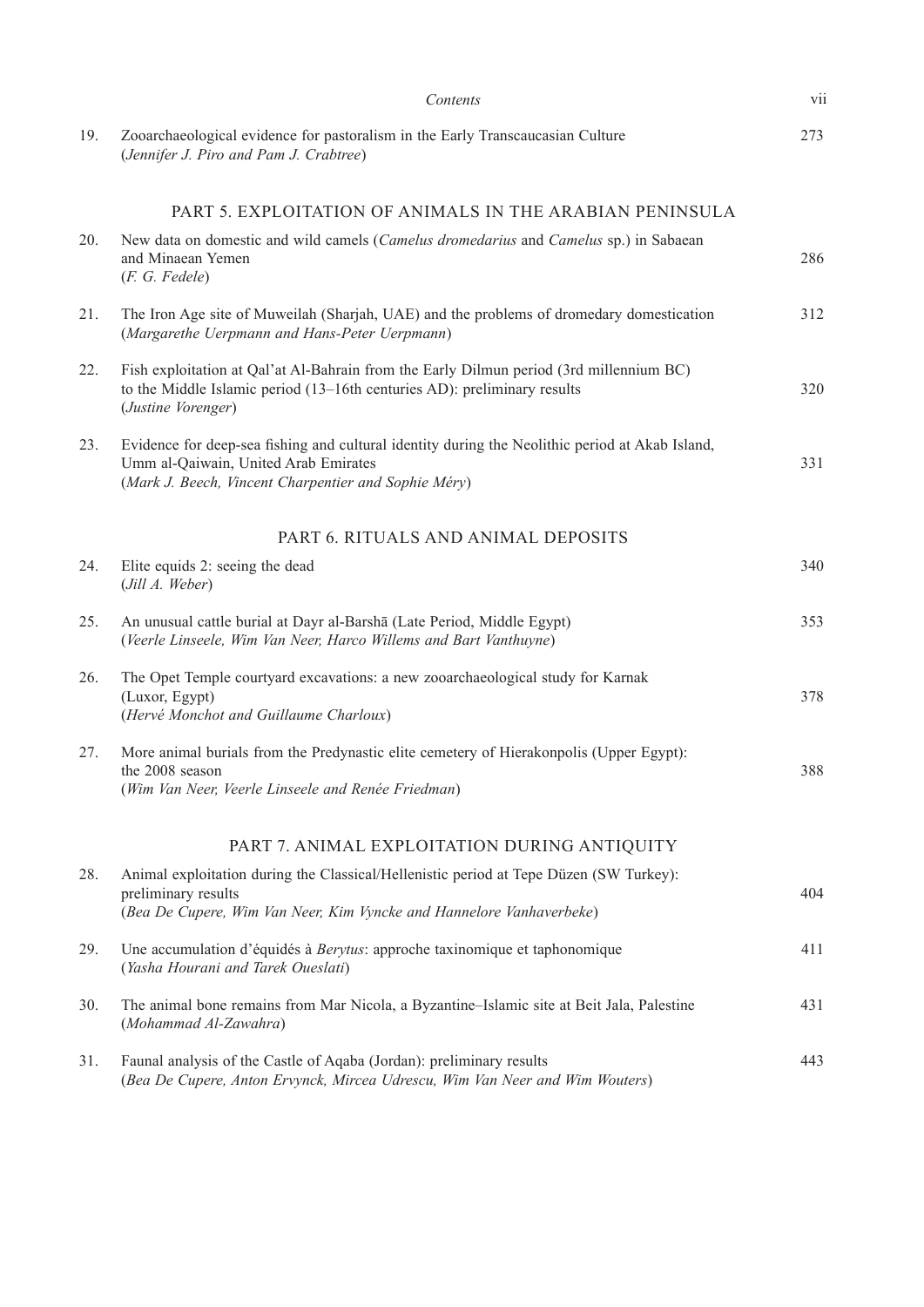### Contributors

#### Mohammed Amer Al-Neyadi

Director – Historic Environment Department, Abu Dhabi Tourism & Culture Authority (TCA Abu Dhabi), P.O. Box 15715, Al Ain, UAE

email: mohammed.alneyadi@tcaabudhabi.ae

#### Walid Yasin Al-Tikriti

Archaeology Manager, Historic Environment Department, Abu Dhabi Tourism & Culture Authority (TCA Abu Dhabi), P.O. Box 15715, Al Ain, UAE email: walid.ismail@tcaabudhabi.ae

#### Ruben Badalyan

Institute of Archaeology and Ethnography, Academy of Sciences, Yerevan, Republic of Armenia

#### M. BALASSE

CNRS, UMR 7209 'Archéozoologie, archéobotanique: sociétés, pratiques et environnements', Muséum national d'Histoire naturelle, Département Écologie et Gestion de la Biodiversité, USM 303, Case postale N° 56 (Bâtiment d'anatomie comparée), 55 rue Bufon, F-75231 Paris Cedex 05, France email: balasse@mnhn.fr

#### Adrian Bălăşescu

National Museum of Romanian History, Calea Victoriei nr.12. Sector 3 030026 Bucharest, Romania email: abalasescu2005@yahoo.fr

#### L. Bartosiewicz

Osteoarchaeological Research Laboratory, Stockholm University, Lilla Frescativägen 7, 106 91 Stockholm, Sweden email: laszlo.bartosiewicz@of.su.se

#### MARK J. BEECH

Head of Coastal Heritage and Palaeontology, Historic Environment Department, Abu Dhabi Tourism & Culture Authority (TCA Abu Dhabi), P.O. Box 94000, Abu Dhabi, UAE email: mark.beech@tcaabudhabi.ae

#### R. Bendrey

CNRS, UMR 7209 'Archéozoologie, archéobotanique: sociétés, pratiques et environnements', Muséum national d'Histoire naturelle, Département Écologie et Gestion de la Biodiversité, USM 303, Case postale N° 56 (Bâtiment d'anatomie comparée), 55 rue Bufon, F-75231 Paris Cedex 05, France

Current address: School of History, Classics, and Archaeology, University of Edinburgh, William Robertson Wing, Old Medical School, Teviot Place, Edinburgh EH8 9AG, UK email: robin.bendrey@ed.ac.uk

#### Rémi Berthon

Graduate School 'Human Development in Landscapes', Christian-Albrechts-Universität, Kiel, Germany

Current address: UMR 7209, 'Archéozoologie, Archéobotanique: sociétés, pratiques et environnements', Muséum national d'Histoire naturelle, Paris, France email: rberthon@mnhn.fr

#### Isabelle Carrère

EHESS, Université Toulouse Le Mirail, CNRS, UMR 5608, 'Travaux et Recherches archéologiques sur les Cultures, les Espaces et les Sociétés (TRACES)', 39, allées Jules Guesde, F-31000 Toulouse, France

GUILLAUME CHARLOUX CNRS/UMR 8167, Orient et Méditerranée Current afliation: CFEETK – USR 3172/CNRS. CFEETK – BP 63 – Louqsor, Egypt email: charloux@cnrs.fr

#### Vincent Charpentier

DDCC, INRAP , 21 RUE d'Alésia, 75014 Paris, France email: vincent.charpentier@inrap.fr

#### Christine Chataigner

CNRS/Université de Lyon; UMR 5133-Archéorient, MSH Maison de l'Orient et de la Méditerranée, 7 rue Raulin, F-69365 Lyon cedex 07, France email: christine.chataigner@mom.fr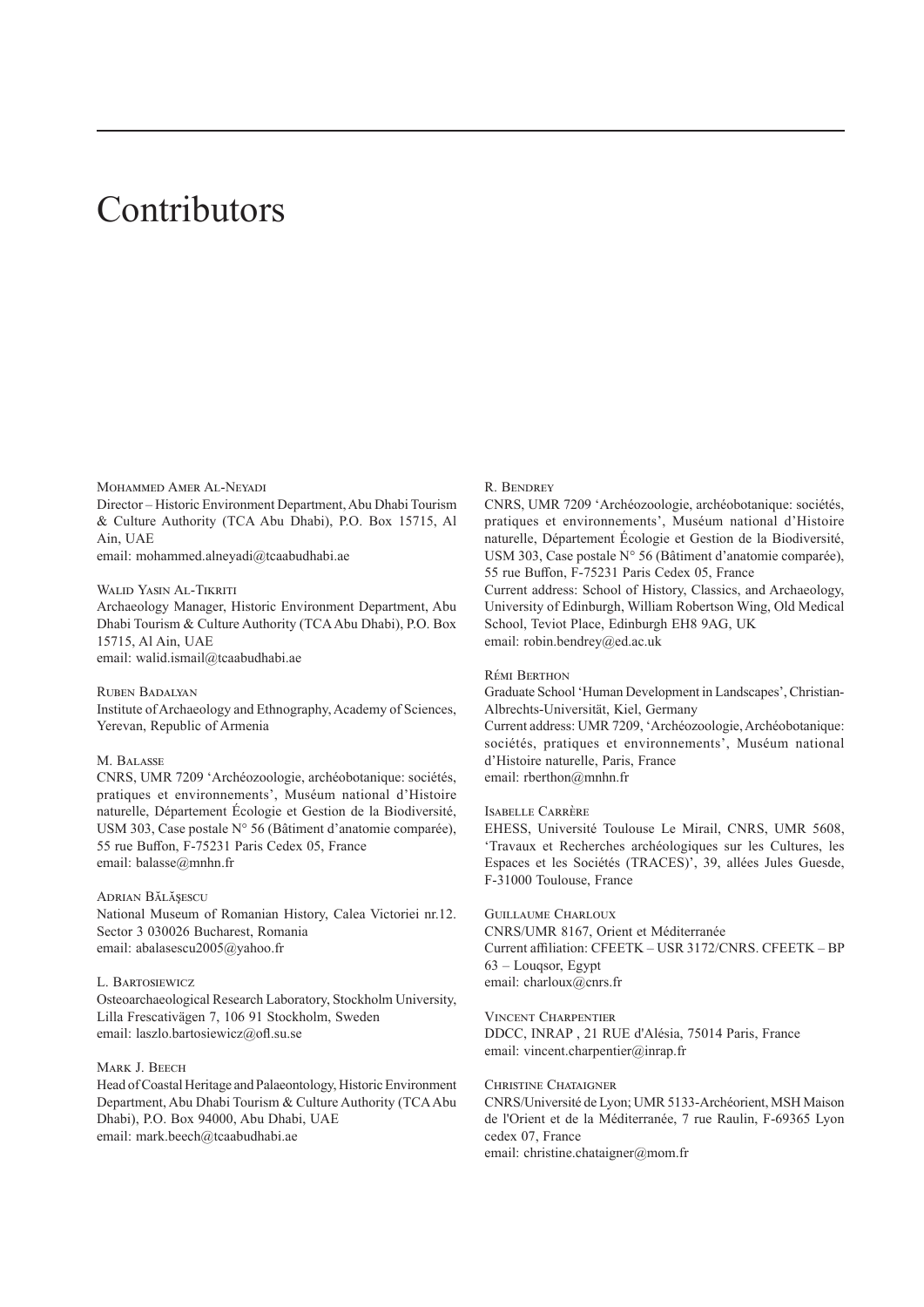#### Jwana Chahoud

Archéorient, UMR5133, Maison de l'Orient et de la Méditerranée, Lyon II, France & Musée d'Histoire Naturelle, Sciences et technologies, Lebanese University, Beirut, Lebanon email: jwanachahoud@gmail.com

#### K. V. Chugunov

7 State Hermitage Museum, Dvortsovaya nab. 36. 191186, St Petersburg, Russia email: chugunovk@mail.ru

#### Nicholas J. Conard

Department of Early Prehistory and Quaternary Ecology, and Senckenberg Center for Human Evolution and Paleoecology, Tübingen, Germany email: nicholas.conard@uni-tuebingen.de

Pam J. Crabtree

Center for the Study of Human Origins, 25 Waverly Place, New York, NY 10003, USA email: pc4@nyu.edu

#### J**ULIE DAUJAT**

UMR7209 (CNRS/MNHN) – Archéozoologie, Archéobotanique: SAPA team (Sociétés, Plantes et Animaux en Asie) Current Address: Department of Archaeology, Humanities Building, University of Nottingham, University Park, Nottingham NG7 2RD, UK

email: juliedaujat@gmail.com

#### Karyne Debue

CNRS, UMR 7209 'Archéozoologie, archéobotanique: sociétés, pratiques et environnements', Muséum national d'Histoire naturelle, Département Écologie et Gestion de la Biodiversité, USM 303, Case postale N° 56 (Bâtiment d'anatomie comparée), 55 rue Bufon, F-75231 Paris Cedex 05, France email: kdebue@mnhn.fr

#### Bea De Cupere

Royal Belgian Institute of Natural Sciences, Vautierstraat 29, B-1000 Brussels, Belgium email: decuperebea@yahoo.com

#### Anton Ervynck

Agentschap Onroerend Erfgoed, Koning Albert II-laan 19, Box 5, 1210 Brussels, Belgium email: anton.ervynck@rwo.vlaanderen.be

#### F. G. Fedele

Laboratorio di Antropologia, Università di Napoli Federico II, Naples, Italy Current address (retired): Via Foligno 78/10, 10149 Torino, Italy

email: fedele0@yahoo.it

#### Renée Friedman

Department of Ancient Egypt and Sudan, British Museum, London WC1B 3DG, UK email: rfriedman@britishmuseum.org

#### Boris Gasparyan

Institute of Archaeology and Ethnography of the National Academy of Sciences, Yerevan, Armenia

#### Didier Gazagnadou

Département de sociologie et d'anthropologie, UFR Textes et Sociétés, Université Paris VIII, France Current address: 32 rue de la Chine, 75020 Paris, France email : didier.gazagnadou@univ-paris8

P.-H. Giscard 6 rue Masseran, 75007 Paris, France

#### LIONEL GOURICHON

Université Nice Sophia Antipolis, Pôle Universitaire Saint Jean d'Angély, SJA 3 – CEPAM UMR7264 – CNRS – UNS, 24 avenue des Diables Bleus, F-06357 Nice Cedex 4, France email: lionel.gourichon@cepam.cnrs.fr

#### Jean Guilaine

EHESS, Université Toulouse Le Mirail, CNRS, UMR 5608, 'Travaux et Recherches archéologiques sur les Cultures, les Espaces et les Sociétés (TRACES)', 39, allées Jules Guesde, F-31000 Toulouse & Collège de France, Chaire des Civilisations de l'Europe au Néolithique et à l'Age du Bronze, 11, Place M. Berthelot, F-75005, Paris, France

#### Daniel Helmer

Laboratoire Archéorient, MSH Maison de l'Orient et de la Méditerranée – Jean Pouilloux, 7 rue Raulin – 69365 LYON cedex 7, France daniel.helmer@wanadoo.fr

#### YASHA HOURANI

Rescue excavations of the Directorate General of Antiquities National Museum square, Beirut, Lebanon email: yashahourani@hotmail.com

Andrew W. Kandel Heidelberg Academy of Sciences and Humanities, Tübingen, Germany email: a.kandel@uni-tuebingen.de

#### Hans Christian Küchelmann

Speicherhof 4, D-28217 Bremen, Germany Current address: Archaeozoology Lab, Groninger Instituut voor Archeologie (GIA), Rijksuniversiteit Groningen, Poststraat 6, NL-9712 ER, Netherlands e-mail: H.C.Kuchelmann@rug.nl

#### S. Lepetz

CNRS, UMR 7209 'Archéozoologie, archéobotanique: sociétés, pratiques et environnements', Muséum national d'Histoire naturelle, Département Écologie et Gestion de la Biodiversité, USM 303, Case postale N° 56 (Bâtiment d'anatomie comparée), 55 rue Bufon, F-75231 Paris Cedex 05, France email: lepetz@mnhn.fr

#### Christine Lefèvre

CNRS, UMR 7209 'Archéozoologie, archéobotanique: sociétés, pratiques et environnements', Muséum national d'Histoire naturelle, Département Écologie et Gestion de la Biodiversité, USM 303, Case postale N° 56 (Bâtiment d'anatomie comparée), 55 rue Bufon, F-75231 Paris Cedex 05, France email: lefevre@mnhn.fr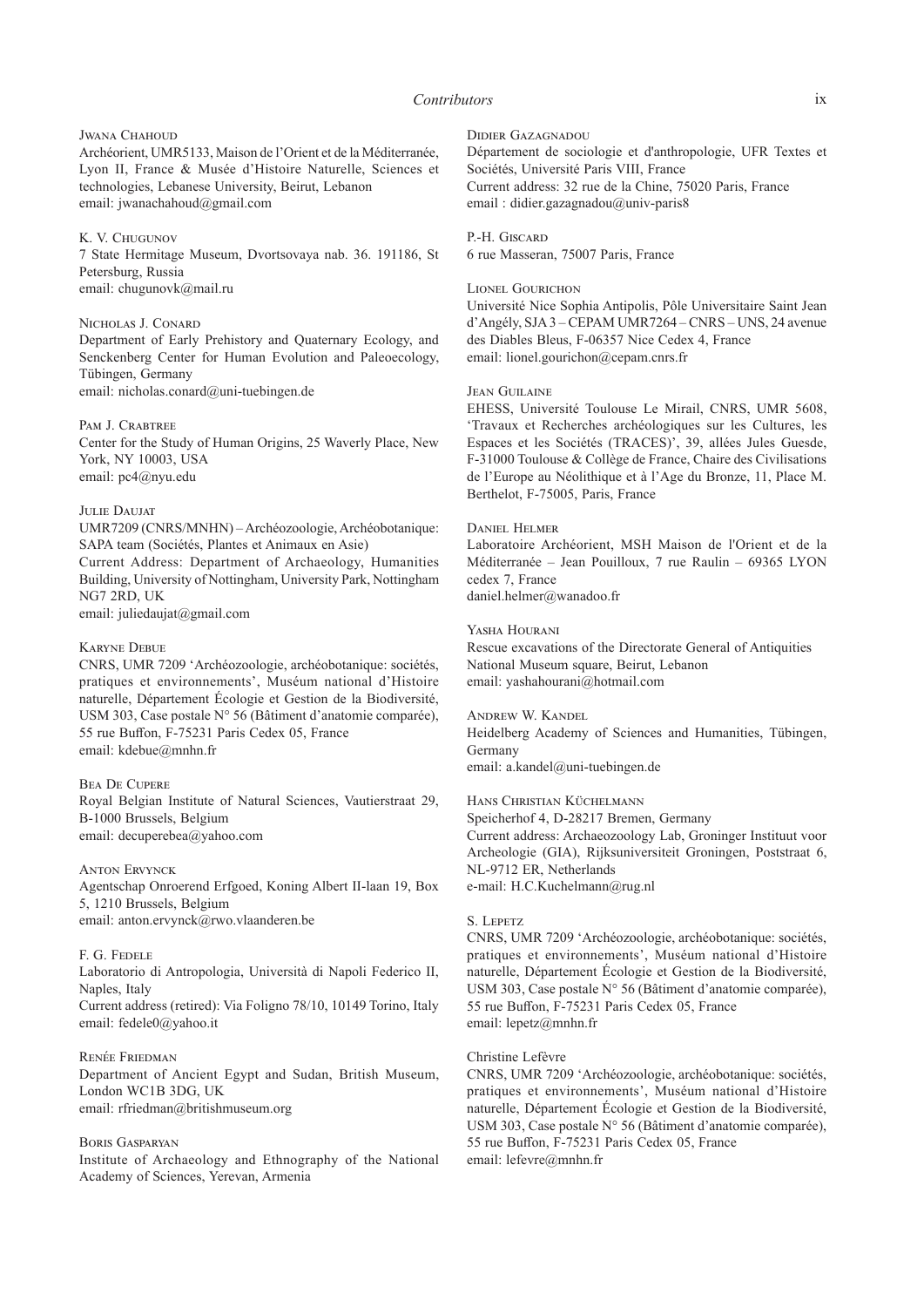#### x

#### *Contributors*

#### Jérémie Liagre Municipal Service for Archaeology of the City of Chartres, France

#### Veerle Linseele

Center for Archaeological Sciences, Katholieke Universiteit Leuven, Celestijnenlaan 200E, B-3001 Leuven, Belgium email: veerle.linseele@arts.kuleuven.be

#### Nina Manaseryan

Scientifc Centre of Zoology and Hydroecology, Armenian National Academy of Sciences, Republic of Armenia email: galoyan@sci.am

#### Marjan Mashkour

CNRS, UMR 7209 'Archéozoologie, archéobotanique: sociétés, pratiques et environnements', Muséum national d'Histoire naturelle, Département Écologie et Gestion de la Biodiversité, USM 303, Case postale N° 56 (Bâtiment d'anatomie comparée), 55 rue Bufon, F-75231 Paris Cedex 05, France email: mashkour@mnhn.fr

#### Sophie Méry

CNRS, UMR 7041 Archéologie et Sciences de l'Antiquité, current address: UMR 6566 CReAAH, 263, Avenue du général Leclerc, Campus de Beaulieu, bâtiment 24–25, Université de Rennes 1, CS74205, 35042 Rennes Cedex, France email: sophie.mery@univ-rennes1.fr

Lilit Mirzoyan

Institut d'Histoire et Archéologie de l'Orient Ancien, Université de Strasbourg, France email: lilit.mirzoyan@gmail.com

#### FATEMEH AZADEH MOHASEB

CNRS, UMR 7209 'Archéozoologie, archéobotanique: sociétés, pratiques et environnements', Muséum national d'Histoire naturelle, Département Écologie et Gestion de la Biodiversité, USM 303, Case postale N° 56 (Bâtiment d'anatomie comparée), 55 rue Bufon, F-75231 Paris Cedex 05, France email : azadeh\_mohaseb@yahoo.com

#### HERVÉ MONCHOT

CNRS/MNHN UMR 7194. Département de Préhistoire, France email : herve.monchot@wanadoo.fr

#### CYRIL MONTOYA

Ministry of Culture and Communication, DRAC Picardie, Amiens, France and LAMPEA UMR 6636 Aix en Provence, France

#### Hannes Napierala

Institute for Archaeological Science, Eberhard Karls Universität Tübingen, Germany

email: hannes.napierala@ifu.uni-tuebingen.de

#### LUBNA OMAR

Ahi Evran University, Faculty of Arts and Sciences, Anthropology Department. Turkey email: lubnaomar@gmail.com

#### TAREK OUESLATI

laboratoire BioArchéologie animale, Université Lille 3, Domaine universitaire du Pont de Bois, BP 60149, 59653 Villeneuve d'Ascq Cedex, France

email: tarek.oueslati at univ-lille3.fr

#### Jennifer J. Piro

NYU Tandon School of Engineering, 6 MetroTech Center, Brooklyn, NY 11201, USA email: jjp249@nyu.edu

#### Valentin Radu

National Museum of Romanian History, Calea Victoriei nr.12. Sector 3 030026 Bucharest, Romania email: raduvalentin@hotmail.com and valipeste@yahoo.com

#### SCOTT J. RUFOLO

Department of Near Eastern Studies, The Johns Hopkins University, Baltimore, Maryland, USA Canadian Museum of Nature, 240, rue McLeod, Ottawa (Ontario), Canada email: srufolo@mus-nature.ca

#### Nerissa Russell Department of Anthropology, Cornell University, USA email: nr29@cornell.edu

Hanase Sasaki Centre for Archaeological Research, Kanazawa University, Kanazawa 920–1192, Japan email: hanaesa@kenroku.kanazawa-u.ac.jp

#### TATSUO SASAKI

Department of Archaeology, Faculty of Letters, Kanazawa University, Kanazawa 920–1192, Japan email: tatsuosa@kenroku.kanazawa-u.ac.jp or tatsuosasaki@hotmail.com

#### **T. TURBAT**

Institute of Archaeology of the Mongolian Academy of Sciences, Ulan Bator, Mongolia

#### Katheryn C. Twiss

Department of Anthropology, Stony Brook University, Circle Rd, SBS Building S-501, Stony Brook, NY 11794-4364, USA email: katheryn.twiss@stonybrook.edu

#### Mircea Udrescu

Royal Belgian Institute of Natural Sciences, Vautierstraat 29, B-1000 Brussels, Belgium email: mircea.udrescu@naturalsciences.be

#### J. UGHETTO

CNRS, UMR 7209 'Archéozoologie, archéobotanique: sociétés, pratiques et environnements', Muséum national d'Histoire naturelle, Département Écologie et Gestion de la Biodiversité, USM 303, Case postale N° 56 (Bâtiment d'anatomie comparée), 55 rue Bufon, F-75231 Paris Cedex 05, France email: ughetto@mnhn.fr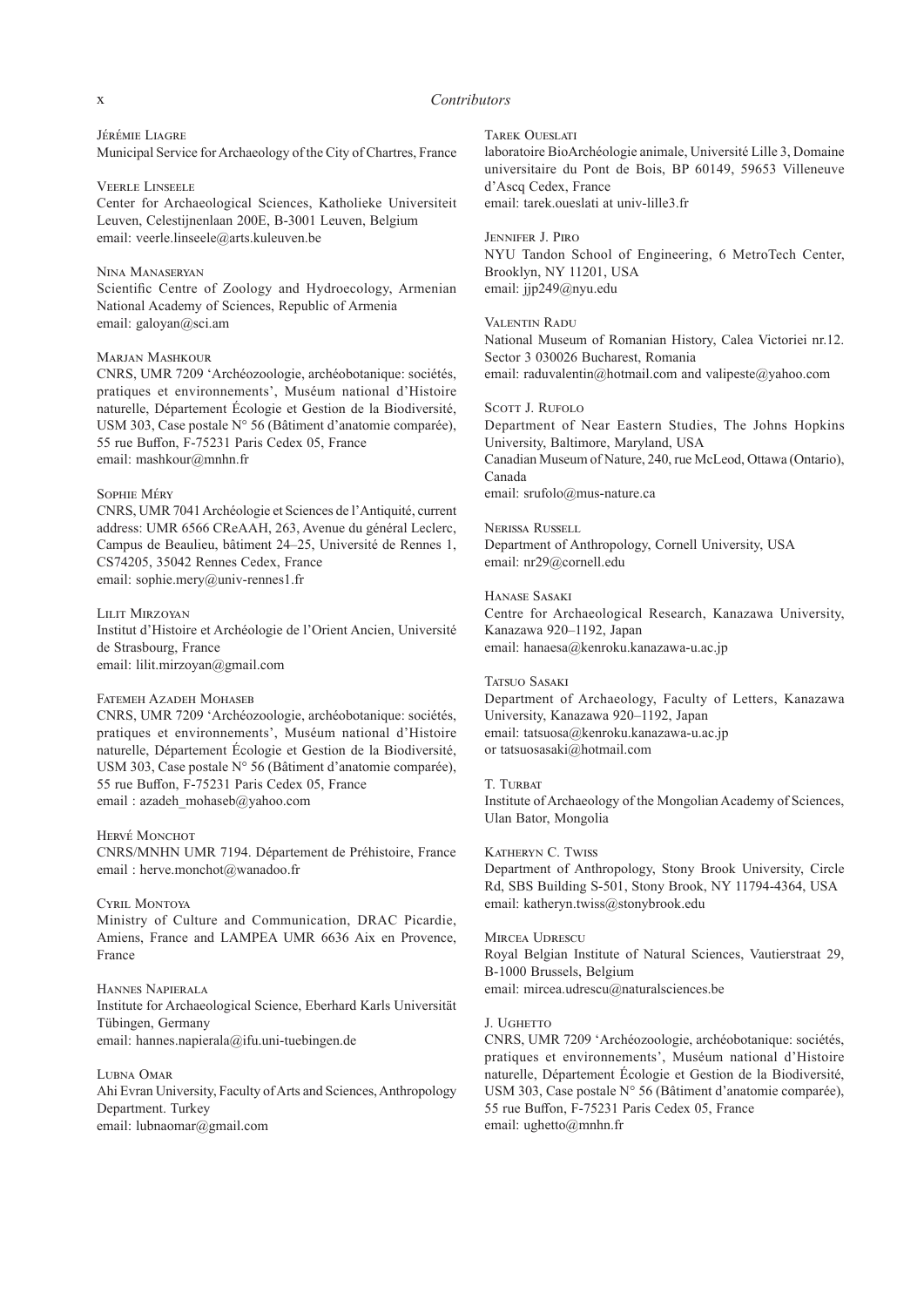#### Hans-Peter Uerpmann Institute of Pre- and Protohistory, Centre for Scientific Archaeology, University of Tübingen, Germany email : hans-peter.uerpmann@uni-tuebingen.de

#### Margarethe Uerpmann

Institute of Pre- and Protohistory, Centre for Scientific Archaeology, University of Tübingen, Germany email: margarethe.uerpmann@uni-tuebingen.de

#### Hannelore Vanhaverbeke

Katholieke Universiteit Leuven, Sagalassos Archaeological Research Project, Blijde Inkomststraat 21, B-3000 Leuven, Belgium

#### Wim Van Neer

Royal Belgian Institute of Natural Sciences, Brussels; Laboratory of Animal Biodiversity and Systematics Katholieke Universiteit Leuven, Belgium email: wvanneer@naturalsciences.be

#### Bart Vanthuyne

Departement Oosterse Studies, Afdeling Oude Nabije Oosten, Katholieke Universiteit Leuven, Belgium email: vanthuynebart@gmail.com

#### D. Vella

Mathematical Institute, Radclife Observatory Quarter, Woodstock Road, Oxford OX2 6GG, UK email: dominic.vella@maths.ox.ac.uk

#### JEAN-DENIS VIGNE

 CNRS, Muséum national d'Histoire naturelle, UMR 7209, 'Archéozoologie, Archéobotanique: Sociétés, Pratiques et Environnements', CP 56, 55 rue Buffon, F-75005 Paris, France email: vigne@mnhn.fr

#### Emmanuelle Vila

Maison de l'Orient et de la Méditerranée, Archéorient, Environnements et sociétés de l'Orient ancien, UMR 5133 – CNRS/ Université Lumière Lyon 2, 7 Rue Raulin, F-69 007 Lyon, France

email: emmanuelle.vila@mom.fr

#### Justine Vorenger

Université Lyon II, Maison de l'Orient et de la Méditerranée, Jean Pouilloux-Archéorient-UMR 5133, 7 rue Raulin, 69365 LYON cedex 7, France

email: vorenger.justine@orange.fr

#### Kim Vyncke

Katholieke Universiteit Leuven, Sagalassos Archaeological Research Project, Blijde Inkomststraat 21, B-3000 Leuven, Belgium

#### JILL A. WEBER

Consulting Scholar, Near East Section, The University Museum of Archaeology and Anthropology, Philadelphia, PA 19103, USA email: jllwbr8@gmail.com

#### Harco Willems

Departement Oosterse Studies, Afdeling Oude Nabije Oosten, Katholieke Universiteit Leuven, Belgium email: harco.willems@arts.kuleuven.be

#### WIM WOUTERS

 Royal Belgian Institute of Natural Sciences, Vautierstraat 29, B-1000 Brussels, Belgium email: wim.wouters@naturalsciences.be

#### G. I. ZAITSEVA

Institute for Study of Material Culture History, Russian Academy of Sciences, St. Petersburg, Russia email: zai-ganna@mail.ru

#### Mohammad Al-Zawahra

Organic Material Department, Palestinian National Authority, Ministry of Tourism and Antiquities, Ramallah District Office, P.O. Box 3458, Palestine email: mohammadalzawahra@hotmail.com

#### A. Zazzo

CNRS, UMR 7209 'Archéozoologie, archéobotanique: sociétés, pratiques et environnements', Muséum national d'Histoire naturelle, Département Écologie et Gestion de la Biodiversité, USM 303, Case postale N° 56 (Bâtiment d'anatomie comparée), 55 rue Bufon, F-75231 Paris Cedex 05, France email: zazzo@mnhn.fr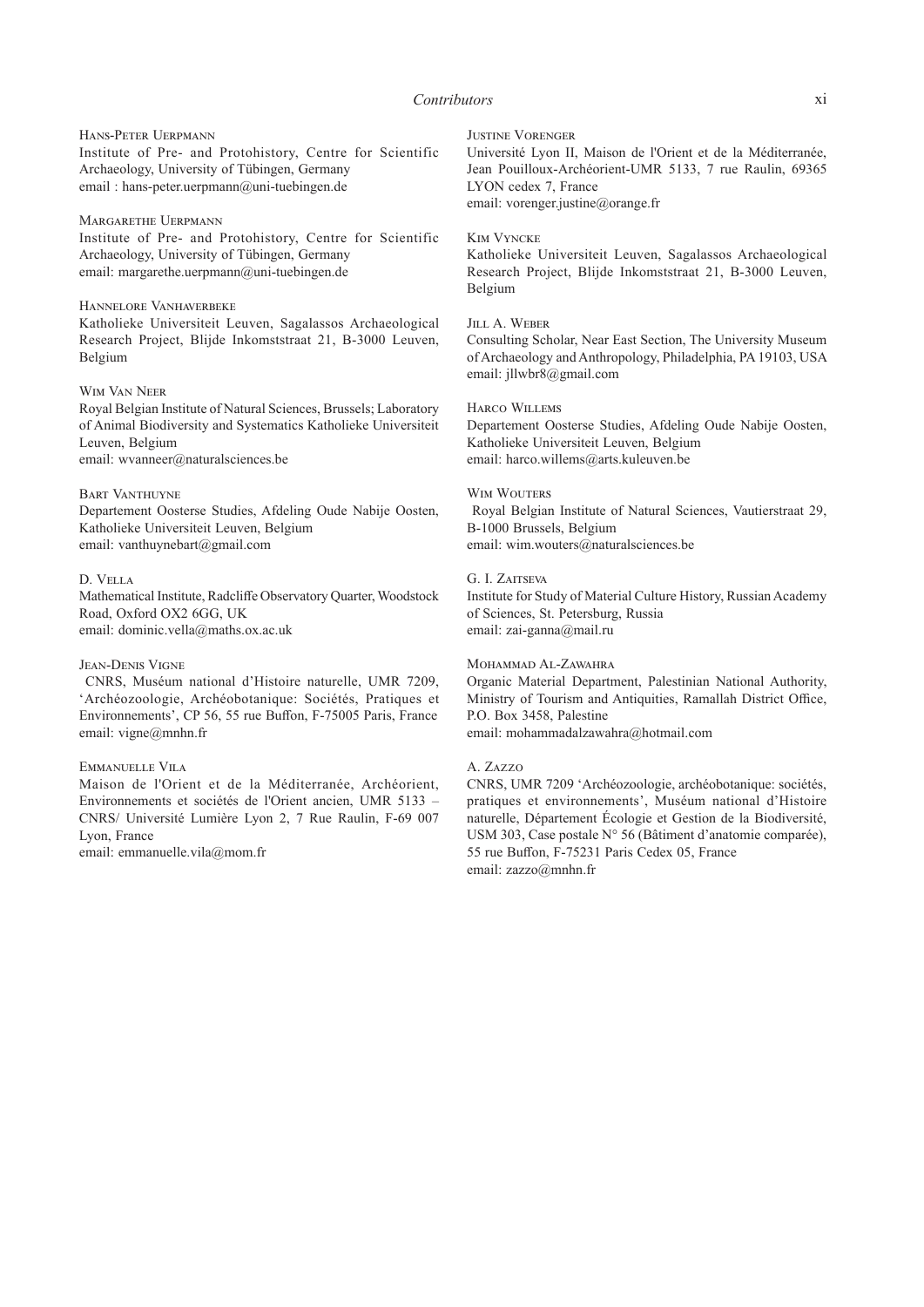# 23. Evidence for deep-sea fshing and cultural identity during the Neolithic period at Akab Island, Umm al-Qaiwain, United Arab Emirates

#### *Mark J. Beech, Vincent Charpentier and Sophie Méry*

*Analysis of the fish bones from the 5th millennium BC settlement on Akab Island in Umm al-Qaiwain emirate* in the United Arab Emirates provides evidence of open ocean fishing. The discovery of numerous bones of tuna, as well as the presence of shell fish hooks at the site, suggests that fishing was at least part of the time *carried out from boats in the open sea, beyond the shallow waters of the local lagoon. Some fishing was* also carried on in these sheltered waters, and analysis of the molluscan and crab remains indicates that *mangrove areas were also exploited. Some comments are made concerning the presence of shell fish hooks at the site, as well as certain types of beads and jewellery, which reinforce the idea of a coherent regional cultural entity during the 5th-4th millennia within this region.* 

**Keywords** deep-sea fshing, tuna, shell fsh hook, 5th millennium BC, United Arab Emirates

#### **Introduction**

Between the Gulf and the Arabian Sea all the Neolithic settlements which have been excavated within the Oman peninsula are coastal sites. This is probably explained by the fact that this type of site is more easily detected and sufers less from defation due to aeolian processes and the mobility of sand dunes on those sites located within the interior. These coastal habitats sometimes have signifcant stratigraphy, such as more than 2m thick, for example, in the case of the 5th–4th millennium BC site of Suwayh 1 in the Sultanate of Oman (Charpentier 2008). Due to the presence of large quantities of marine shells at these sites, the relatively high calcium carbonate content ensures that animal bones are much better preserved within these 'shell-middens'. This is particularly the case for stratigraphic levels associated with the 5th millennium BC settlement on Akab Island (UAE), which is characterised by a high degree of mineralisation.

Today, all of these Neolithic coastal sites reveal a material culture which is often a refection of human activities related to the sea (Beech 2002; 2004). At the

settlement of Akab, the presence of ceramic remains provide evidence of long distance maritime trade with the northern Gulf and the Ubaid Culture of Lower Mesopotamia, in particular. This article presents another aspect of the relationship between populations in the Gulf during the 5th millennium BC: not only fsh production, but the conquest of the sea.

#### **Akab Island, Umm al-Qaiwain emirate, United Arab Emirates**

Akab Island is located 50km north of Dubai in the large lagoon of Umm al-Qaiwain in the United Arab Emirates (Fig. 23.1). The archaeological site, frst investigated by a palaeontologist at the beginning of the 1990s, was initially interpreted as a butchering area for dugongs, and thus became known as the oldest known site of dugong hunting within the Gulf (Prieur & Guérin 1991; Jousse *et al.* 2002).

Subsequent excavations carried out by the French Archaeological Mission to the United Arab Emirates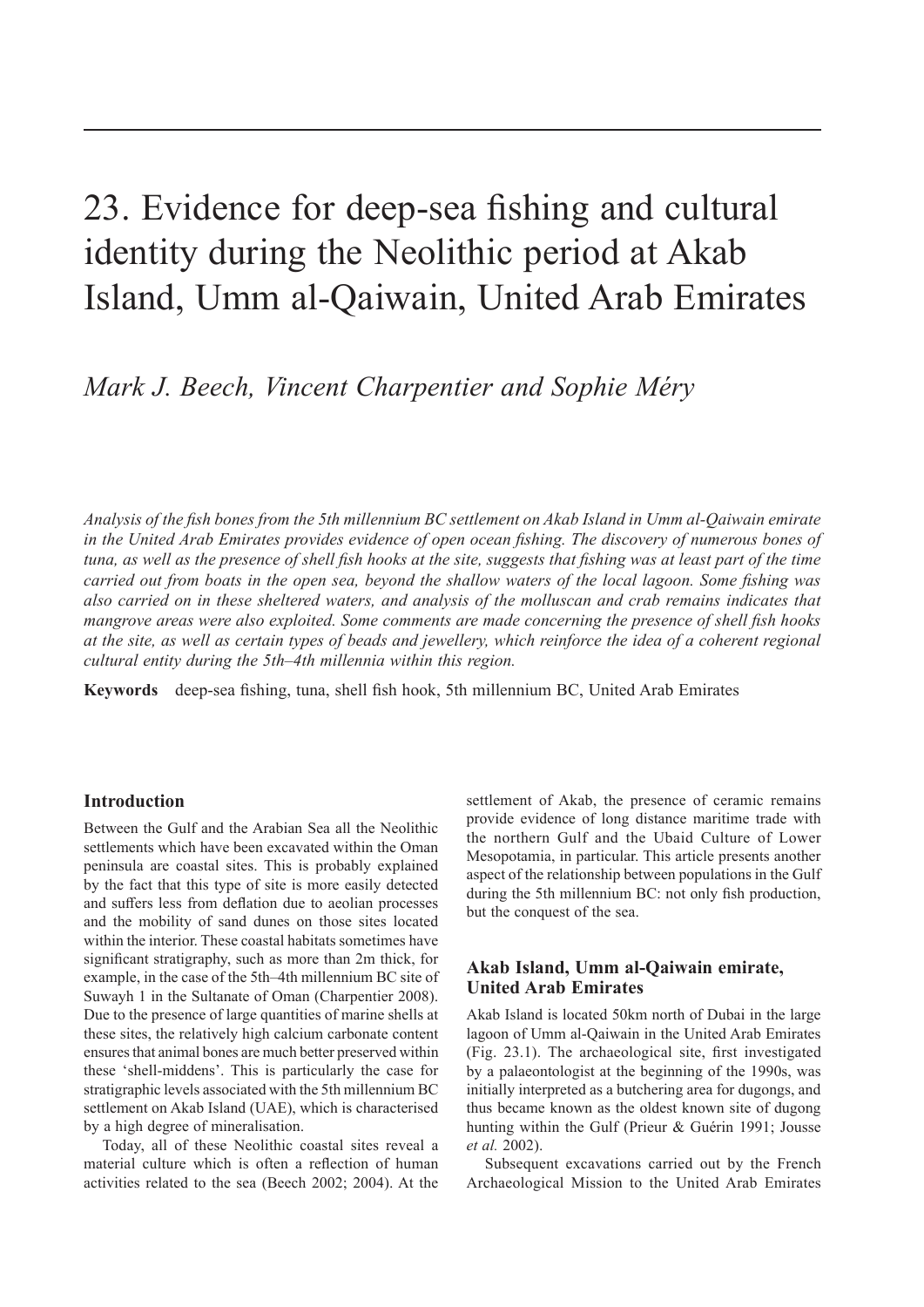

*Fig. 23.1. Location of the site of Akab (source: French Archaeological Mission in the UAE).* 

(FAMUAE) revealed that the dugong mound of Akab was only a small part of a much larger Neolithic site, periodically occupied in the 5th millennium BC, which included the remains of circular habitations (Charpentier & Méry 2008). Radiocarbon dating indicates that this settlement was occupied between around 4700–4100 BC. In the 4th millennium BC, except for the dugong mound, traces of human occupation were more ephemeral, probably because they had been partially destroyed by defation.

In 2006–8 the excavation of the dugong mound was resumed by a multi-disciplinary team of prehistorians and faunal experts (Charpentier & Méry 2012; Méry *et al*. 2009, Méry & Charpentier 2012). The hypothesis of a butchering site, which had been advanced previously, was rapidly put into question when the mound was discovered to be a *structured* accumulation of bones, a complex arrangement whose layout had been accomplished in stages. This structure was built on a hillock of wind-blown sand and consisted of at least two stratifed levels, about 40cm in height. Radiocarbon dating of a dugong bone sample attributed it to the 2nd half of the 4th millennium BC (5140+55 BP, Pa-2433, ca. 3568–3116 cal BC). The dugong bone platform contained the remains of about 40 dugongs. Its base consisted of mandibles laid fat, wedged

by ribs. This provided a foundation upon which the skulls were placed upright in anatomical position. The skulls were carefully wedged by ribs (Fig. 23.2), and were arranged in a deliberate manner, with a row of eight aligned at the front. Adults, as well as juvenile, including very young, dugongs were well represented. No animal appears to have been deposited whole in the structure. Certain elements such as ribs, vertebrae and limbs were under-represented, which means that there is evidence of intentional selection (Méry *et al* 2009; cf. also Beech 2010, regarding the selection of particular elements of dugongs).

Several hundred objects were deposited in or inserted into this mound of dugong bones. These mainly consisted of ornamental jewellery in the form of beads (*Spondylus* sp*, Pinctada sp.*, *Ancilla* sp., etc). The Neolithic dugong bone mound at Akab is now interpreted as a monument with pre-conceived organisation which represents the oldest known ritual site in Arabia (Charpentier & Méry 2012; Méry *et al*. 2009; Méry & Charpentier 2012).

The purpose of this paper, however, is to discuss the preliminary analysis of the environmental remains associated with the earlier 5th millennium BC settlement site.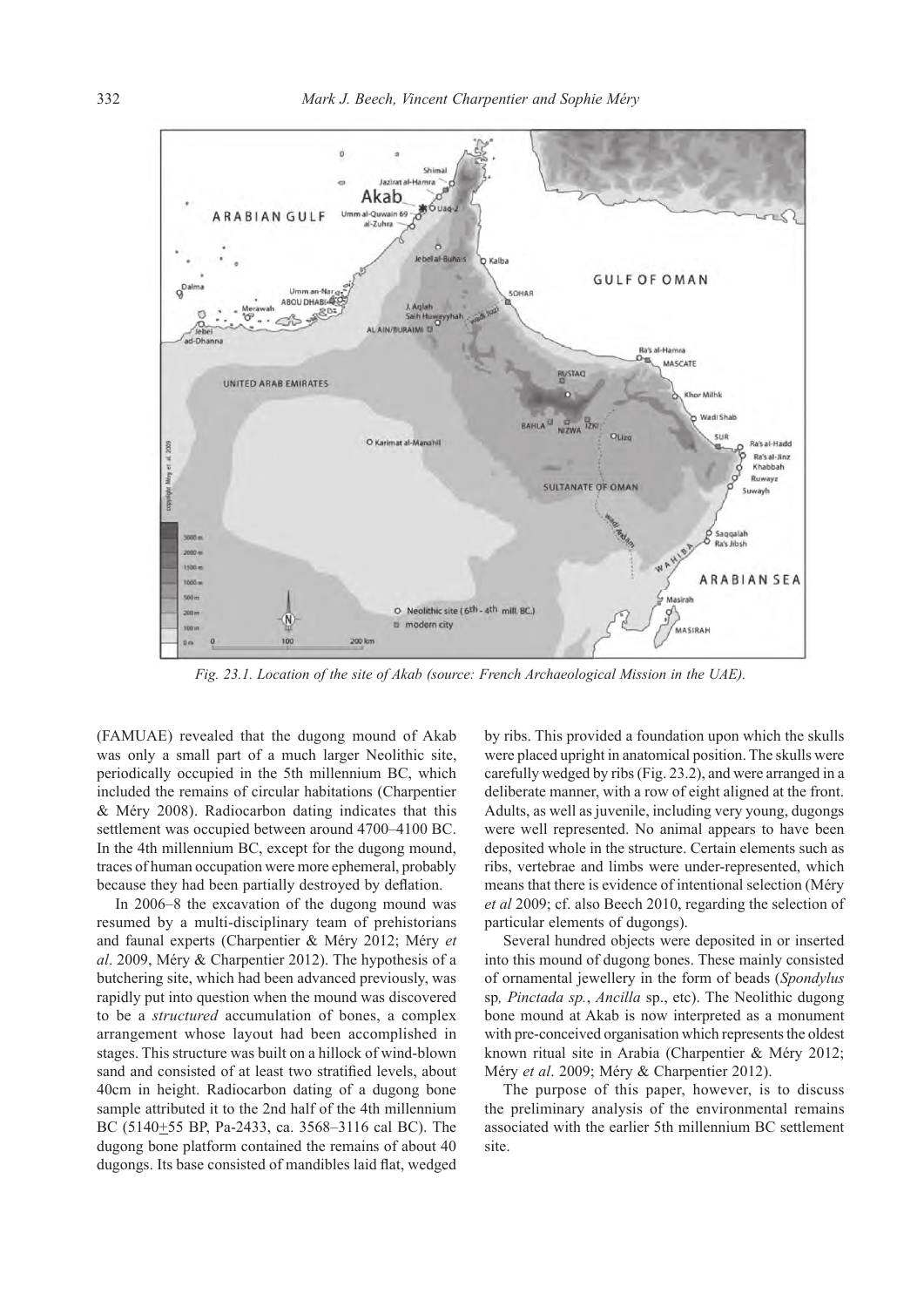

*Fig. 23.2. Part of the ritual dugong bone platform – the dugong skulls at Akab are placed in anatomical position, aligned and wedged by ribs (source: French Archaeological Mission in the UAE).* 

#### **The 5th millennium settlement site**

Five excavation campaigns, carried out since 2002 by the French Archaeological Mission to the UAE, showed that the site of Akab had multiple occupations, dated by radiocarbon, to between 4750 and 3120 BC. Most of the excavated levels date back to the 5th millennium BC (Charpentier & Méry 2008). The site, which exceeds more than an acre (0.45ha), includes anthropogenic deposits without a trace of any major discontinuity for more than half a millennium. The remains of architectural traces in the form of post-holes indicate the repeated construction of structures during the 5th millennium BC.

No signifcant abandonment phase has been identifed at the site, which was not occupied until after 3100 BC. The site was abandoned during a period corresponding to the late Neolithic in the Oman Peninsula, a period consistent with a phase of aridifcation. No signifcant later remains have been discovered on Akab Island, but some remains dating to the Islamic period are attested, including fre places.

#### **Akab 2002 excavations – some preliminary results of the environmental remains**

The frst author was asked to undertake an analysis of the archaeozoological remains from the 2002 excavations at the Akab settlement site. All material was identifed using the frst author's comparative osteological collection of the Gulf mollusca, crabs, fsh and marine shells from the region, which is curated in Abu Dhabi in the United Arab Emirates. Quantifcation of the material was made using a rapid semi-quantitative system as indicates in Table 23.1.

#### *Molluscs*

At least six families of mollusc are present at the site (Fig. 23.3 & Table 23.1). These include an as yet undetermined species of Cerithiidae, *Terebralia palustris*, *Cypraea* sp., an undetermined species of Dentaliidae, *Pinctada* sp. and *Spondylus* sp.

The presence of *Terebralia palustris* in three levels at the site (S1 L1; S2 L6; and S5 G9 L6) is of some interest here. This large gastropod, known as a mudcreeper, prefers intertidal habitats on the surface of mud in mangroves and soft water logged soil. Large quantities of these have been found within the Gulf at a number of prehistoric sites in the northern Emirates. They used to form a major food resource in ancient times. This species is, however, now extinct within the Gulf. It can only be found in a small number of locations on the east coast of the UAE at the present time. Its extinction within the Gulf may be due to the loss of suitable mangrove habitats along the coast due to the over-exploitation of mangroves for timber and fodder.

Some of the pearl oyster shell fragments (*Pinctada* sp.) are very large (S5 L5), and appear to belong to the species, *3inctada margaritifera*. A total of 18 pearls was found during the excavation of the settlement, when sieving the sediments (Charpentier *et al*. 2012). Pearl oysters would clearly have been gathered as a food item, as well as for their pearls.

#### *Crabs*

Two types of crabs were identifed amongst the Akab material (Fig. 23.3 and Table 23.1). The most common type represented was swimming crabs, Portunidae, from the genus *Portunus* sp. The remains of these predominantly consisted of their characteristic elongated *chelae* (pincers). The second less common type was the mud or mangrove crab, *Scylla serrata*. This had much more massive *chelae* with large molariform teeth.

Large quantities of *Portunus* crab remains were noted in some levels of the site (S1 L1 and S2 L6), and moderate levels in others (S2 L5; S5 G8 L6; S5 G9 L6; and S5 L6- 7). The remains of *Scylla serrata* were only discovered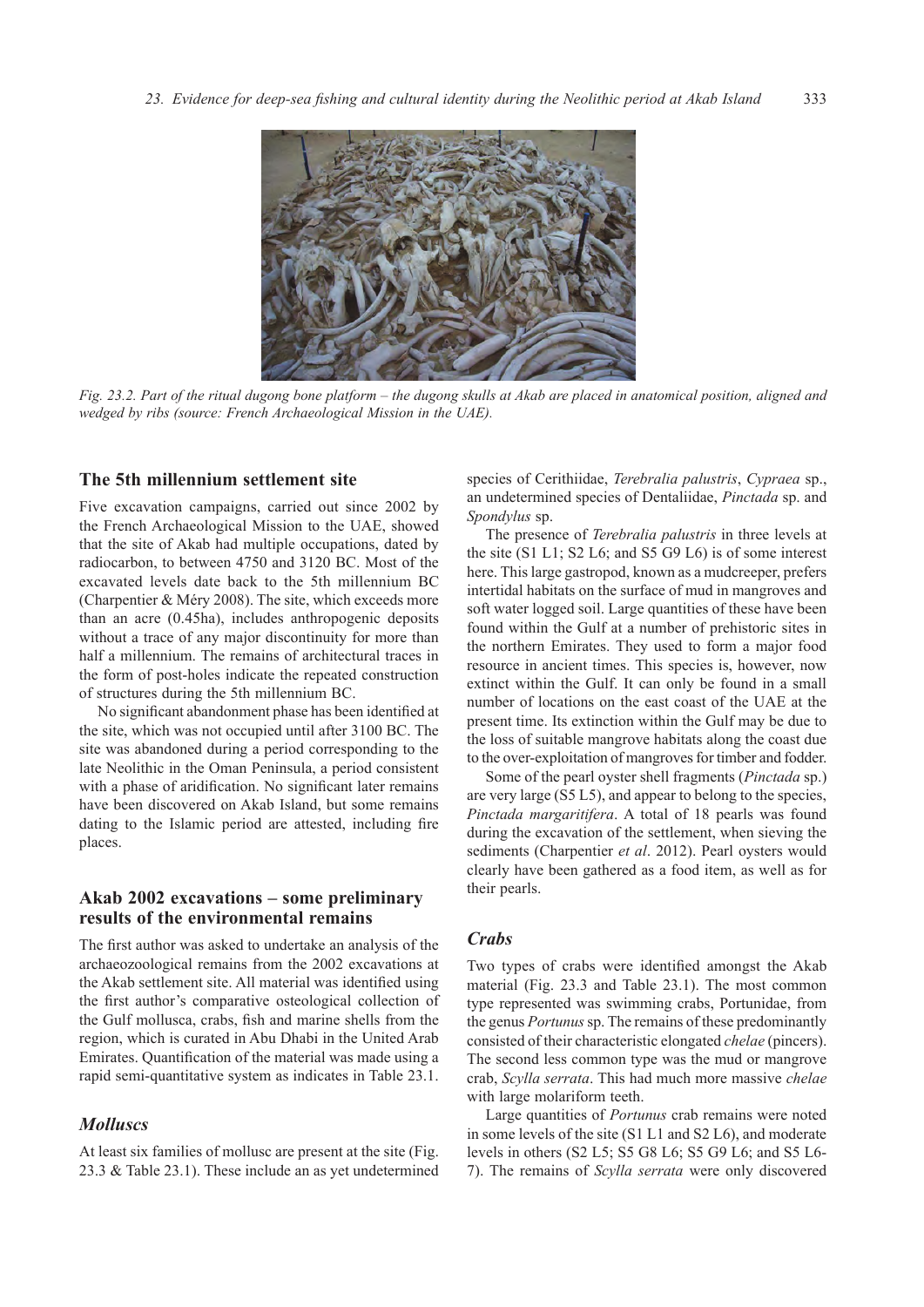|                                    |                            |                                                                 | 51               | 51             | 51             | $\overline{S}$                            | 51             | 51                     | $\overline{S}$  | 51          | 51                                        | S <sub>2</sub>       | S <sub>2</sub> | S5<br>S3                          | SS                         | SS.                | S5            | SS     | S5          |         |                     |                                |               | S5                   |                |
|------------------------------------|----------------------------|-----------------------------------------------------------------|------------------|----------------|----------------|-------------------------------------------|----------------|------------------------|-----------------|-------------|-------------------------------------------|----------------------|----------------|-----------------------------------|----------------------------|--------------------|---------------|--------|-------------|---------|---------------------|--------------------------------|---------------|----------------------|----------------|
| COMMON NAME                        | <b>FAMILY</b>              | <b>TAXON</b>                                                    | $\Box$           | $\overline{a}$ | $\mathfrak{Q}$ | $\overline{\square} \ \overline{\square}$ | $L1-2$<br>$D2$ | $\square$<br>$\square$ | $\Xi$ $\Xi$     | $\Xi \ \Xi$ | $\ensuremath{\mathop{\mathbb{Z}}}\xspace$ | $\tilde{c}$          | $\mathbb{L}6$  | $\Box$<br>$\mathbb{L}1\mathbb{A}$ | $2e$ passe<br>$22/01/2002$ |                    | 4<br>3e passe | $23$   | $\tilde{c}$ | នីំ និង | ន<br>ទី ១ ១<br>ទី ១ | S5<br>G9<br>J5-90cm<br>75-90cm | 9<br>SS<br>SS | 93cm<br>$\sqrt{6-7}$ | 93cm<br>នី មិន |
| Mudcreeper<br>Ceriths              | Potamididae<br>Cerithiidae | indeterminate<br>Terebralia<br>(Linnaeus,<br>palustris<br>1767) | $\divideontimes$ |                |                |                                           |                |                        |                 |             |                                           |                      | $+ *$          |                                   |                            |                    |               |        |             |         |                     | $\qquad \qquad +$<br>$^{+}$    |               |                      |                |
| Elephant tusk shell<br>Cowrie      | Cypraeidae<br>Dentaliidae  | indeterminate<br>Cypraea sp.                                    |                  |                |                |                                           |                |                        |                 |             |                                           |                      |                |                                   |                            |                    |               |        |             |         |                     | $^{+}$                         |               |                      |                |
| Spiny oyster<br>Pearl oyster       | Spondylidae<br>Pteriidae   | Spondylus sp.<br>Pinctada sp.                                   |                  |                |                |                                           |                |                        |                 |             |                                           |                      |                |                                   |                            |                    |               |        |             | ₩       |                     | ₩<br>$\frac{1}{2}$             | ⋇             |                      |                |
| Mollusc indeterminate              |                            | indeterminate<br>Mollusc,                                       |                  |                |                |                                           |                |                        |                 |             |                                           |                      |                |                                   |                            |                    |               |        |             |         |                     |                                |               |                      |                |
| Mud/Mangrove Crab<br>Swimming Crab | Portunidae<br>Portunidae   | Scylla serrata<br>Portunus sp.                                  | $***$<br>$\ast$  |                |                |                                           |                |                        |                 |             |                                           | $\stackrel{*}{\ast}$ | $^{+}$         | ₩                                 |                            |                    |               |        |             | $*$     | ₩                   |                                |               | $*$                  |                |
| Shark                              |                            | Chondrichthyes,<br>(Forskål, 1775)                              | $^{+}$           |                |                |                                           |                |                        |                 |             |                                           |                      |                |                                   |                            |                    |               |        |             |         |                     |                                |               |                      |                |
|                                    |                            | indeterminate                                                   |                  |                |                |                                           |                |                        |                 |             |                                           |                      |                |                                   |                            |                    |               |        |             |         |                     |                                |               |                      |                |
| Marine Catfish                     | Ariidae                    | Arius sp.                                                       | ₩                |                |                |                                           |                |                        |                 |             |                                           | $^{+}$               | $^{+}$         |                                   | $\hspace{0.1mm} +$         |                    |               |        |             |         |                     |                                |               |                      |                |
| Needlefish                         | Belonidae                  | indeterminate                                                   |                  |                |                |                                           |                |                        |                 |             |                                           |                      |                |                                   |                            |                    |               |        |             | $^{+}$  | $^{+}$              |                                |               | $^{+}$               |                |
| Grouper                            | Serranidae                 | Epinephelus sp.                                                 |                  |                |                |                                           |                |                        |                 |             |                                           |                      |                |                                   |                            |                    |               |        | $^{+}$      |         |                     | $^{+}$                         |               |                      |                |
| Golden Trevally                    | Carangidae                 | Gnathanodon                                                     |                  |                |                |                                           |                |                        |                 |             |                                           |                      |                |                                   |                            |                    |               |        |             |         |                     | $^{+}$                         |               |                      |                |
|                                    |                            | (Forskål, 1775)<br>speciosus                                    |                  |                |                |                                           |                |                        |                 |             |                                           |                      |                |                                   |                            |                    |               |        |             |         |                     |                                |               |                      |                |
| Jack/Trevally                      | Carangidae                 | indeterminate                                                   | ₩                |                |                |                                           |                |                        |                 |             |                                           |                      | ₩              |                                   |                            |                    |               |        |             |         |                     | $\ast$                         | $^+$          |                      |                |
| Seabream                           | Sparidae                   | Rhabdosargus                                                    | $*$              |                |                |                                           |                |                        |                 |             |                                           | $^{+}$               |                |                                   |                            |                    |               |        |             |         |                     |                                |               |                      |                |
|                                    |                            | sp.                                                             |                  |                |                |                                           |                |                        |                 |             |                                           |                      |                |                                   |                            |                    |               |        |             |         |                     |                                |               |                      |                |
| Emperor                            | Lethrinidae                | Lethrinus sp.                                                   | $^{+}$           |                |                |                                           |                |                        |                 |             |                                           |                      |                |                                   |                            |                    |               |        |             |         |                     |                                |               |                      |                |
| Tuna/Mackerel<br>Barracuda         | Sphyraenidae<br>Scombridae | Sphyraena sp.<br>Thumninae,                                     | $\ast$           |                |                |                                           |                |                        |                 |             |                                           |                      |                |                                   |                            |                    |               |        |             |         |                     | $* *$                          | ¥             | $+ *$                |                |
|                                    |                            | indeterminate                                                   |                  |                |                |                                           |                |                        |                 |             |                                           |                      |                |                                   |                            |                    |               |        |             |         |                     |                                |               |                      |                |
| Fish indeterminate                 |                            | Pisces,                                                         |                  |                |                |                                           |                |                        |                 |             |                                           |                      |                |                                   |                            |                    |               |        |             |         |                     |                                |               |                      | ₩              |
|                                    |                            | indeterminate                                                   |                  |                |                |                                           |                |                        |                 |             |                                           |                      |                |                                   |                            |                    |               |        |             |         |                     |                                |               |                      |                |
| Sheep/Goat/Gazelle                 | Bovidae                    | Ovis or Capra<br>indeterminate<br>or Gazella                    |                  |                |                |                                           |                |                        |                 |             |                                           |                      |                |                                   |                            |                    |               |        |             | $^{+}$  |                     |                                |               |                      |                |
| Gazelle                            | Bovidae                    | Gazella sp.                                                     |                  |                |                |                                           |                |                        |                 |             |                                           |                      | $^{+}$         |                                   |                            |                    |               |        |             |         |                     |                                |               |                      |                |
| $\rm 200\,$                        | ?Canidae                   | ?Canis lupus<br>familiaris                                      |                  |                |                |                                           |                |                        |                 |             |                                           |                      |                |                                   |                            | $\hspace{0.1mm} +$ |               |        |             |         |                     |                                |               |                      |                |
|                                    |                            | (Linnaeus,<br>1758)                                             |                  |                |                |                                           |                |                        |                 |             |                                           |                      |                |                                   |                            |                    |               |        |             |         |                     |                                |               |                      |                |
| Dugong                             | Dugongidae                 | Dugong dugon<br>(Müller, 1776)                                  | ₩                | $^{+}$         | $^{+}$         |                                           | $^{+}$         | $\qquad \qquad +$      | $\! + \!\!\!\!$ | $^{+}$      | $^{+}$                                    |                      |                |                                   |                            |                    | ₩             |        | $^{+}$      |         |                     | ₩                              |               | ₩                    | $^{+}$         |
| Mammal indeterminate               |                            | indeterminate<br>Mammalia,                                      |                  |                |                |                                           |                |                        |                 |             |                                           |                      |                |                                   |                            |                    |               | $^{+}$ | $^+$        |         |                     |                                |               |                      |                |
| ?Human                             |                            | ? Homo sapiens                                                  |                  |                |                | $^{+}$                                    |                |                        |                 |             |                                           |                      |                |                                   |                            |                    |               |        |             |         |                     |                                |               |                      |                |

Table 23.1. Marine Mollusca and crabs identified from the 5th millennium BC settlement at Akab *Table .. Marine Mollusca and crabs identi¿ed from the th millennium BC settlement at Akab*

 $+$  = single example, \* = 2-9 examples, \*\* = 10-49 examples, and \*\*\* = 50+ examples  $+$  = single example,  $*$  = 2–9 examples,  $**$  = 10–49 examples, and  $***$  = 50+ examples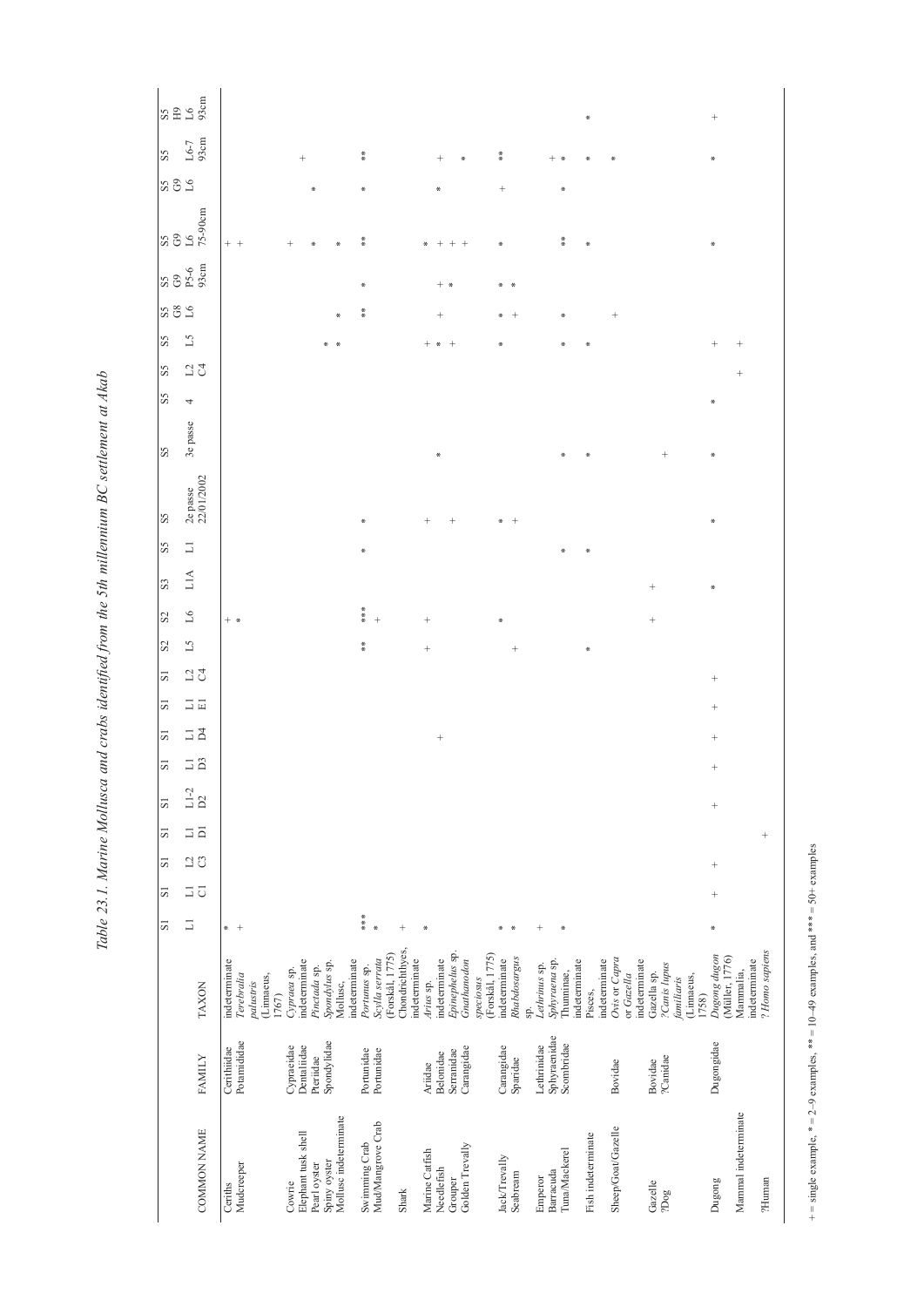in two levels at the site (S1 L1 and S2 L6). These same levels also contained examples of the gastropod species, *Terebralia palustris* (see above), confrming that mangrove environments were being exploited during these particular occupation horizons.

#### *Fishes*

The majority of the environmental remains retrieved from the excavations consisted of fsh bones (Table 23.1 & Fig. 23.4). This demonstrates the importance of fshing to the peoples of the lower Gulf during the Neolithic period. At least nine families of fshes are present at the Akab site including sharks (Chondrichthyes, indet.), marine catfsh (Ariidae), needlefsh (Belonidae), groupers (Serranidae), jacks/trevallies (Carangidae), seabream (Sparidae), emperors (Lethrinidae), barracudas (Sphyraenidae) and tuna (Scombridae: Thunninae).

A single large shark vertebra was identified. This came from a requiem shark (Carcharhinidae). Judging from the relative sise of the vertebra the shark must have been at least 2m in length. Marine catfsh (Ariidae) were represented by neurocranial fragments as well as by otoliths. Needlefsh (Belonidae) were identifed in six levels by dentaries, premaxillae and vertebrae fragments. Groupers (Serranidae) occurred in three levels. These all belonged to the genus *Epinephelus*. Jacks/trevallies (Carangidae) were quite common in the material, occurring in nine levels. Some of these remains belonged to the golden trevally (*Gnathanodon speciosus*). Seabreams (Sparidae) were represented in fve levels by the genus *Rhabdosargus*, identifed on the basis of its characteristic oval rear molar, present in both its dentary and premaxilla. Emperors (Lethrinidae) were represented by a single otolith from the genus *Lethrinus*. A single dentary from barracuda (Sphyraenidae) was noted. Bones from tuna (Scombridae: Thunninae) occurred in no less than eight levels at the site, being common in level S5 G9 L6. These all consisted of vertebrae, which judging from their relative sise probably belonged to fshes around a metre or less in size. The species *Thunnus tonggol*, known as longtail tuna, is the type of tuna commonly sold in fsh markets in the UAE at the present day. This generally attains a maximum length of only 140cm (Randall 1995). It may well be this relatively small tuna which was also caught in the past.

#### **Mammals**

At least three types of mammals were recorded (Table 23.1). Some small bone fragments could only be classifed as belonging to either domestic sheep/goat or gazelle. At least two specimens, a calcaneum and 2nd phalanx, could be defnitively assigned to gazelle. An almost complete 3rd metatarsal was identifed as belonging to dog (from level S5  $3<sup>e</sup>$  passe). The commonest mammal occurring in the deposits at Akab was dugong. Traces of this animal in



Fig. 23.3. Marine molluscs and crabs identified from the 5th *millennium BC settlement at Akab. From left to right: A. Top: Cerithium, Terebralia palustris, Cypraea sp. and Dentaliidae Centre: Pinctada margaritifera and Spondylus sp. B. Bottom: 3ortunus pelagicus and Scylla serrata.*

the form of skull, rib and vertebrae fragments occurred in 16 out of the 24 units or levels excavated at the site. This confrms the importance of Akab for the hunting and exploitation of dugong.

Finally, a small fragment of what appears to be a human vertebra was noted in level S1 L1 D1. Special care should be given during future excavations at the site to check whether further human skeletal material is present in this part of the site. It should be noted that the nearby broadly contemporary site excavated by Carl Phillips consisted of midden material in association with a cemetery (Phillips 2002).

#### **Discussion**

During the 5th millennium BC on Akab Island, it is clear that resource exploitation primarily concentrated on mangroves and on the local lagoon environment, but the inhabitants also fshed for tuna on the high seas. This meant that they had to use boats (although we do not have any direct remains of these), and fishing gear suitable for deep water fshing. Although the net weights are quite small and few in number, it was noted that the inhabitants of the site were making shell fsh hooks (Mery *et al*. 2008). This is contrary to the hypothesis raised by Margarethe and Hans-Peter Uerpmann (1996), who suggested that these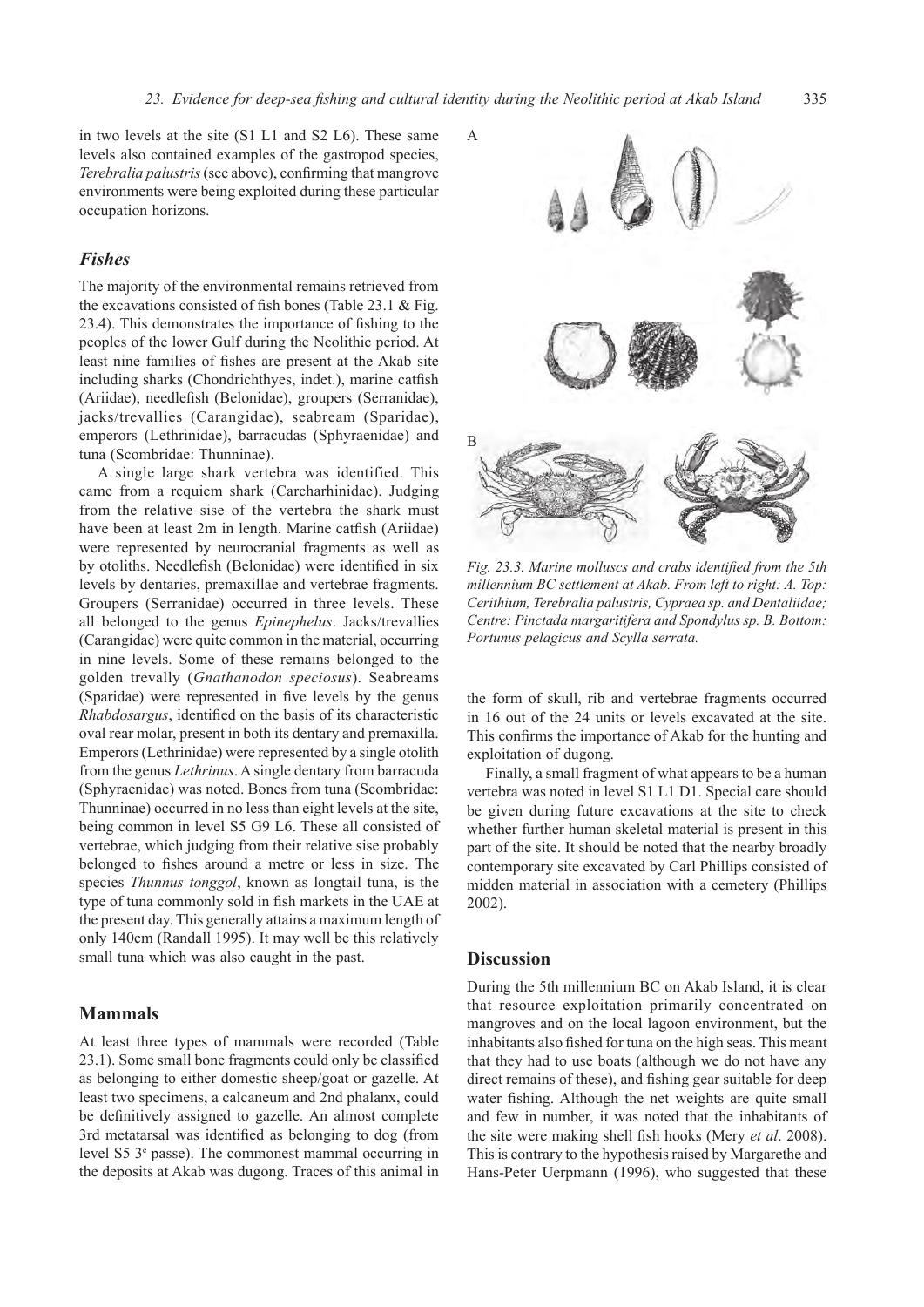

*Fig. 23.4. Marine fishes identified from the 5th millennium BC settlement at Akab. From left to right: Top: Carcharhinidae: Carcharhinus melanopterus and Ariidae: Arius thalassinus; 2nd row: Belonidae: Ablennes hians and Serranidae: Epinephelus coioides. 3rd row: Carangidae: Gnathanodon speciosus and Sparidae: Rhabdosargus sarba; 4th row: Lethrinidae: Lethrinus* nebulosus and Sphyraenidae: Sphyraena putnamiae; Bottom: Scombridae: Thunnus tonggol.

technologies were absent during the time the lagoon of Umm al-Qaiwain was frst occupied.

Assuming that much of the environmental material from Akab was retrieved locally, the presence of the gastropod species, *Terebralia palustris*, as well as the mud crab, *Scylla serrata*, suggests that the site was located in the vicinity of mangroves. Neither of these species are now present in the Umm al-Qaiwain area. Although some mangrove cover occurs in this area at the present time, this is largely concentrated on the eastern side of Akab island and towards the central area in the Umm al-Qaiwain lagoon (Al-Ghais & Cooper 1996, 411, fg. 1). It may be the case that mangrove habitats were more widespread in the past (Beech & Hogarth 2002).

A modern study of crabs in the Umm al-Qaiwain lagoon noted three species of swimming crabs (Portunidae), *3ortunus pelagicus*, *Thalamita crenata* and *Thalamita poissoni* (Al-Ghais & Cooper 1996, 423–425). It was reported that *Portunus pelagicus* was the largest and most commonly encountered species in the area. Much of the archaeological crab remains from Akab probably belong to this species judging from their relative sise. *P. pelagicus* is commonly found in shallow sublittoral waters and can even be caught offshore in locally-made gargoor fish traps by traditional fshermen.

It is clear from an examination of the types of fish caught at Akab that fshing largely took place in shallow water habitats. A study of the modern fshes present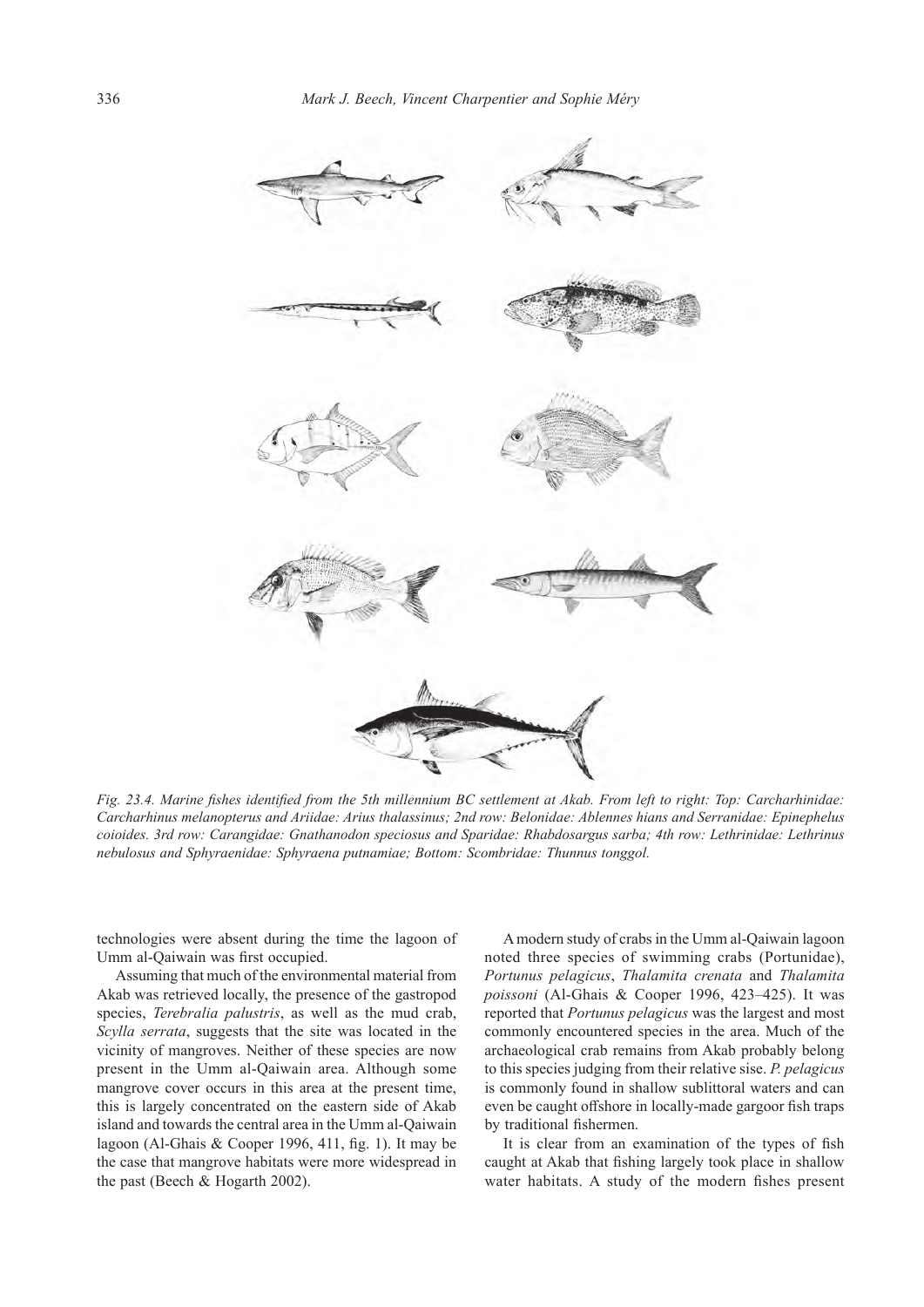within the Umm al-Qaiwain lagoon reported moderate numbers of requiem shark, *Carcharhinus dussumieri* and marine catfsh, *Arius thalassinus* (Department of Fisheries 1984). At least three species of grouper were noted, *Epinephelus areolatus*, *E. coioides* and *E. polylepis*, although only *E. coioides* was abundant. A number of jacks/ trevallies were common within the lagoon, *Gnathanodon speciosus* being particularly abundant. The seabream species *Rhabdosargus sarba*, emperors (*Lethrinus* spp.) and barracudas (*Sphyraena* sp.), were all reported as being abundant within the lagoon. Thus, the majority of the species represented amongst the archaeological material are still present in the lagoon today. Such fish could have been caught using various techniques including tidal traps (known locally as '*hadrah*'), nets, basket traps, as well as the occasional use of hook and line.

Similar evidence that much fshing was carried out in local shallow waters was obtained from other 5th millennium BC excavations in the vicinity of Umm al-Qaiwain (Beech 2003; 2004; Uerpmann & Uerpmann 1996), as well as at the nearby later site of Ed-Dur (Van Neer & Gautier 1993).

Whilst the majority of the fsh could have been caught in the neighbouring Umm al-Qaiwain lagoon, tuna (Scombridae – Thunninae) were probably caught outside the lagoon in open waters. Their presence was not noted in the study of modern fshes caught within the lagoon (Department of Fisheries 1984). An important point to bear in mind is that whilst small quantities of tuna can be caught all year round they are far more abundant at certain times of year in the Gulf waters of the northern emirates. For example, in Ras Al-Khaimah waters most of the annual catch of tuna was caught during the months of April and May during 1982 (Ali & Cherian 1983). The catching of tuna may have therefore been seasonal.

#### *Bead making and jewellery*

The presence of numerous traces of *Spondylus* shell bead production in all settlement levels was another important fnding. It indicates that some sites within the Gulf were specialised in craft production (Charpentier & Méry 2008; and cf. the production of *Spondylus* beads at As-Sabiyah in Kuwait; Carter & Crawford 2010).

The bead-making remains are indeed extremely abundant and occur throughout the stratigraphy of the site. In addition, even if we have no indication of manufacture of the famous 'Akab type' of tubular beads (made from chlorite and murex), their discovery in the 5th millennium BC settlement at Akab suggests that they are not a chronological marker at the very end of the 4th millennium, but rather a cultural marker. Indeed, they appear from around 4600 BC and persist until about 3100 BC, such beads having been discovered on sites ranging from Qatar to Oman. It should be noted that this is the frst time, in southeast Arabia, that we can observe such a wide distribution of Neolithic

ornamental elements. Their distribution (with the exception of Qatar) corresponds with two other types of ornamental elements very characteristic of the Neolithic of this region; namely, laurel leaf-shaped pendants made from *Pinctada margaritifera* and composite bracelets carved from large Conidae (Charpentier & Méry 2008).

#### *Regional cultural identity*

The archaeological excavations at Akab are not the only excavations to be carried out on coastal Neolithic sites in the UAE, but they do represent the frst investigation of this type of site that has been conducted over such a large area, with 70m<sup>2</sup> total surface being excavated down to virgin soil. Data on the Neolithic period are scarce in the Gulf, where only a few coastal sites have been excavated or surveyed, for instance Dalma and Marawah in the United Arab Emirates, Al-Markh in Bahrain, Khor and Shagra in Qatar, and As-Sabiyah in Kuwait (Roaf 1976; Desse 1988; Flavin & Shepherd 1994; Uerpmann & Uerpmann 1996; Beech & Elders 1999; Beech *et al.* 2000; 2005; Beech & Glover 2005; Carter & Crawford 2010). Important issues concerning the chronology of the Neolithic across southeast Arabia remain to be resolved, as well as the lifestyles of local people and their trading networks. The role of indigenous cultures in the appearance of these early societies remains to be determined, as well as the infuence of the PPNB of the Levant in the emergence of the Neolithic within the Oman Peninsula.

If one considers the bead making and other jewellery items discovered on coastal Neolithic sites, these observations support the hypothesis of a common cultural entity within the Oman Peninsula during the 5th–4th millennia BC. Recent studies of fint arrowheads have also helped to defne a similar geographic area, two distinct areas being recognised with distinct regional techno-cultural characteristics for the period 6500–3800 BC (Charpentier 2008). The fact that some technology, including the use of pearl shell fsh hooks, was shared by the coastal populations of the UAE and the Sultanate of Oman, reinforces the image of a coherent regional cultural entity during the 5th–4th millennia within this region.

This new evidence that the people living in the Akab settlement were able to venture out on the high seas, fshing beyond the safety of their own lagoon for tuna, shows that Neolithic peoples had indeed developed ocean-going boats. The fact that shell fsh hooks are only known within the Gulf from two locations, Akab in Umm al-Qaiwain and Shimal in Ras Al-Khaimah, both located in the northern Emirates, may be a refection that both these areas have deeper water in close proximity, compared with other areas with much shallower waters in the southern and western sides of the Gulf. This may also have helped to reinforce connections between these people and those living on the coast of the Sultanate of Oman, who also fshed for tuna using similar technology.